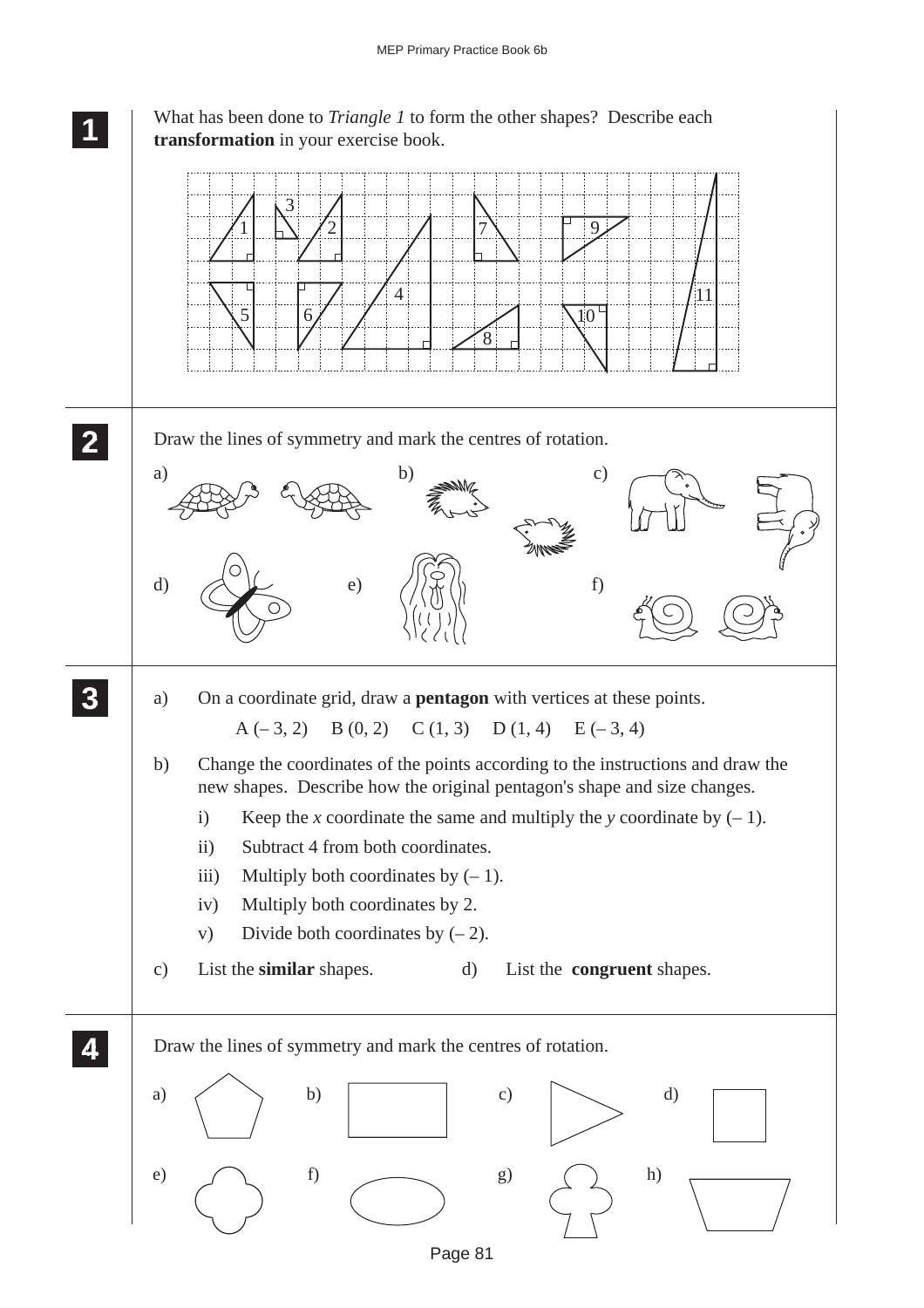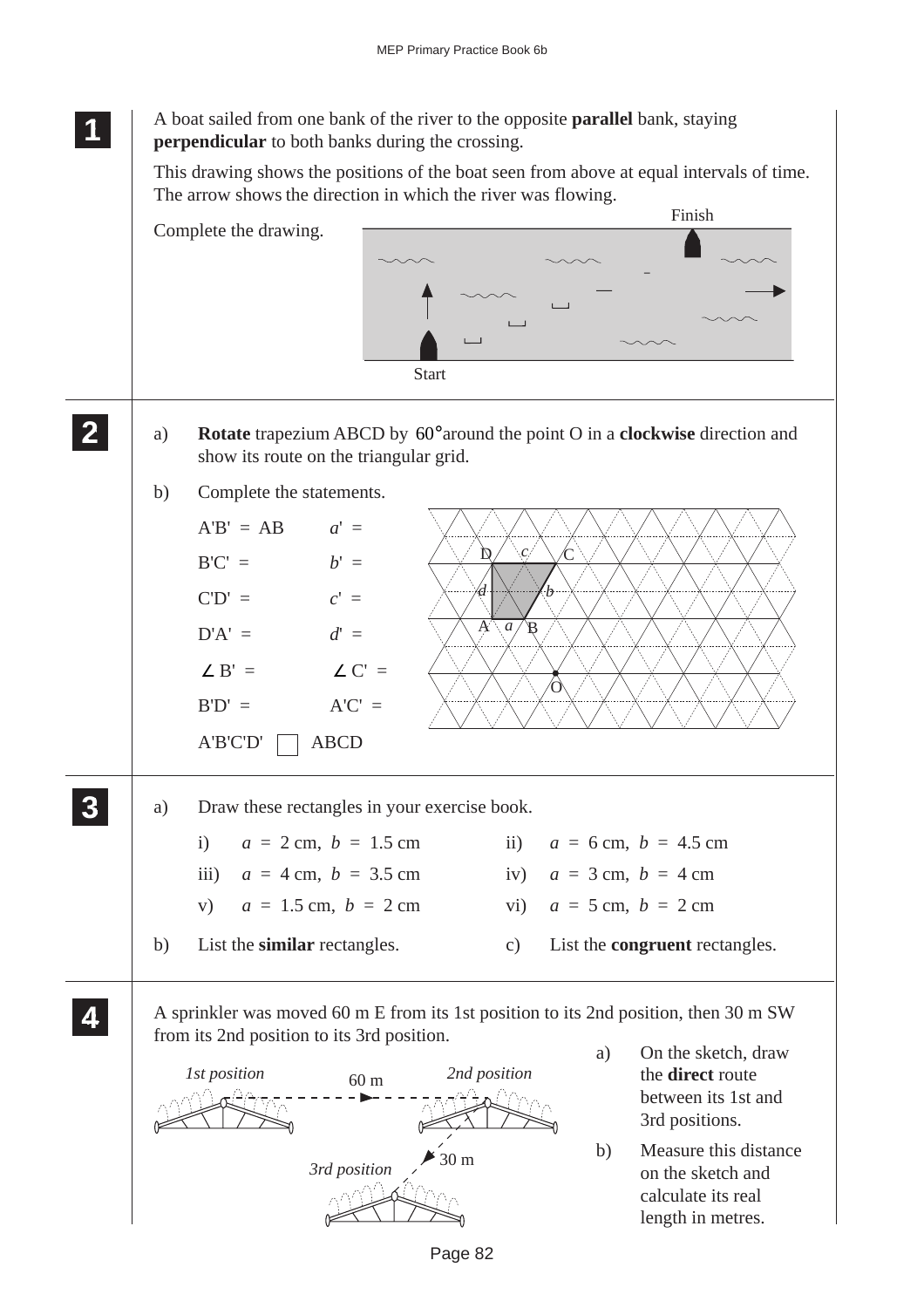## MEP Primary Practice Book 6b

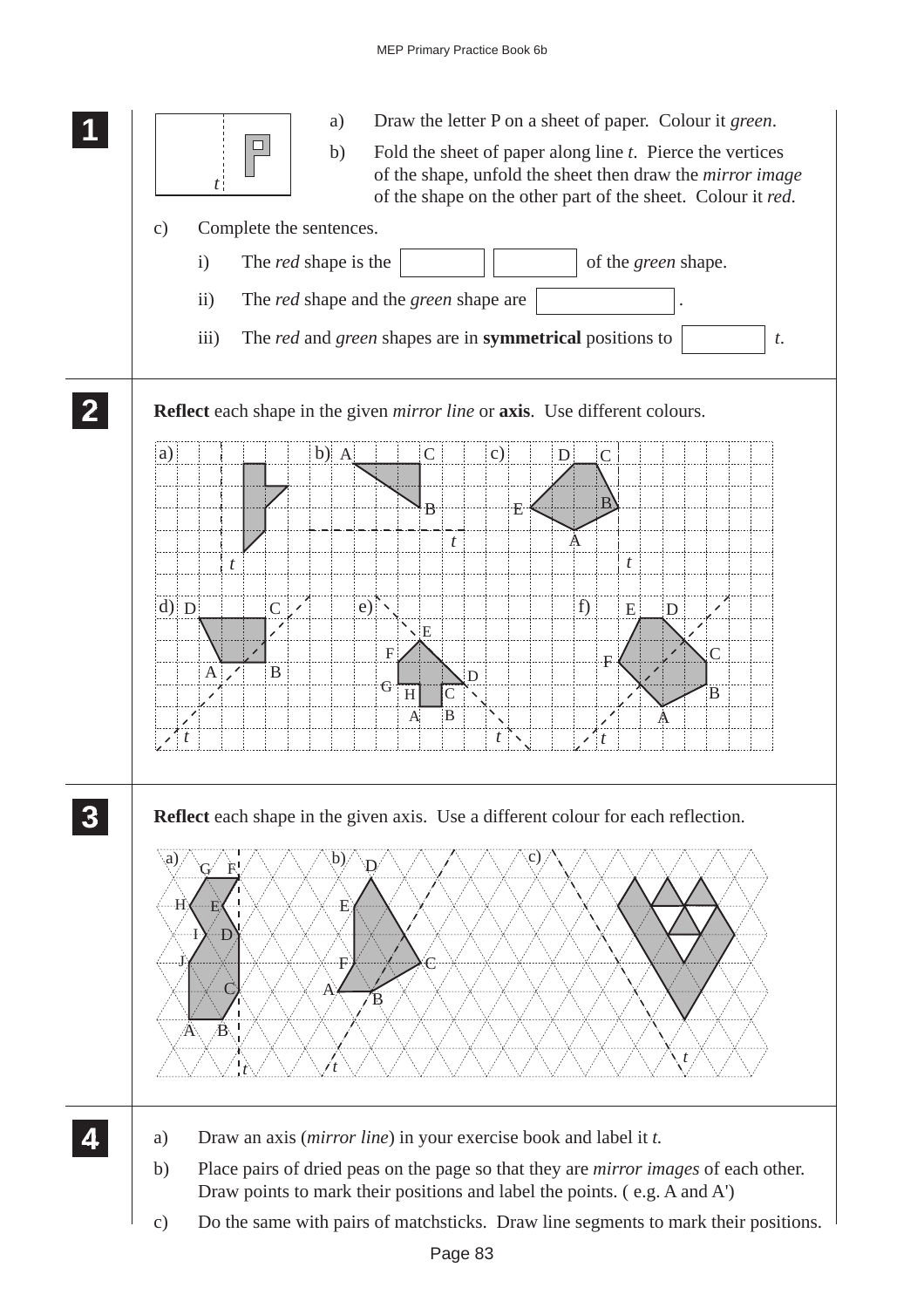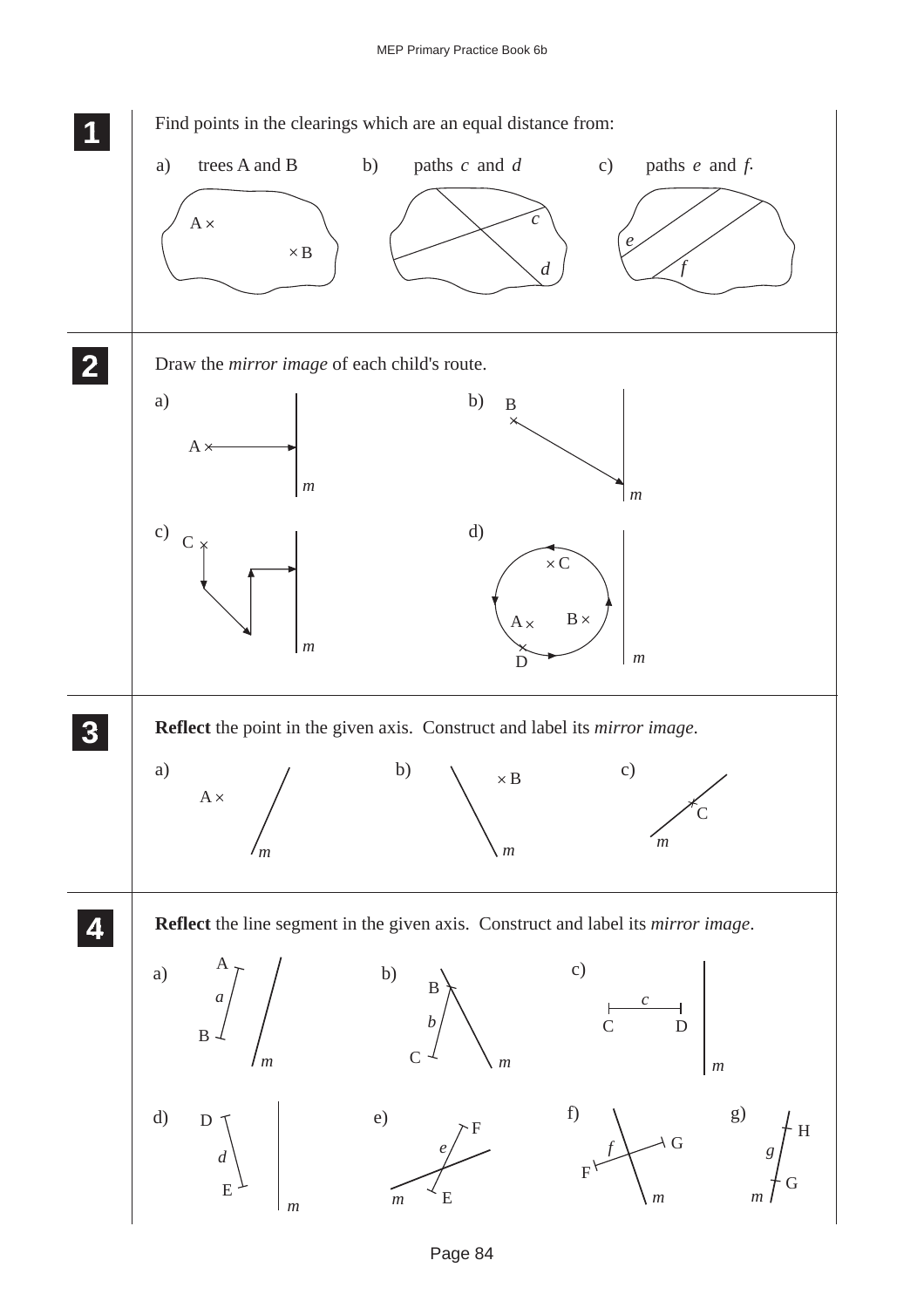## **1 11**

What has been done to Shape 1 to form the other shapes? Describe each **transformation** in your exercise book. Colour the shape which is **not** similar.

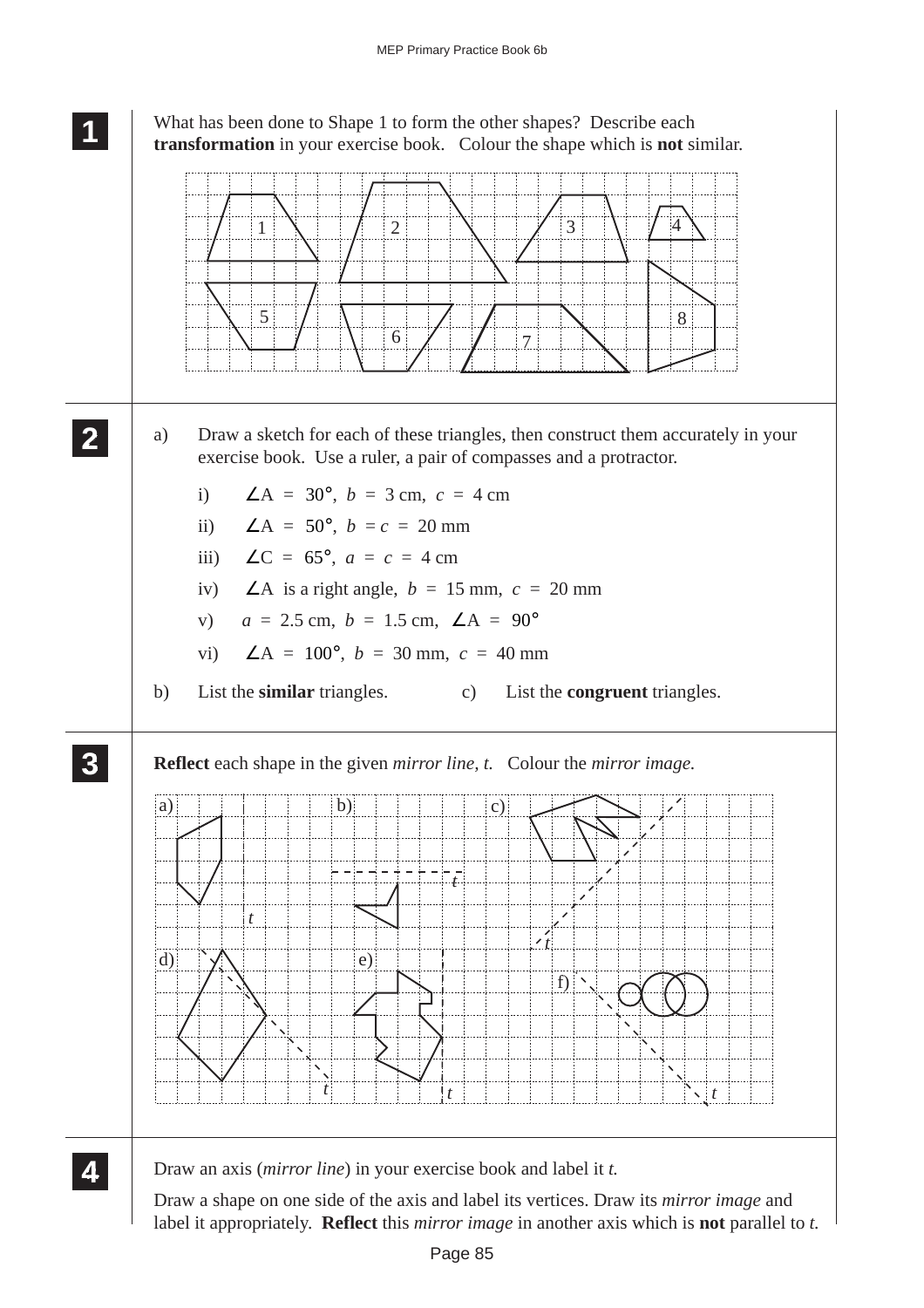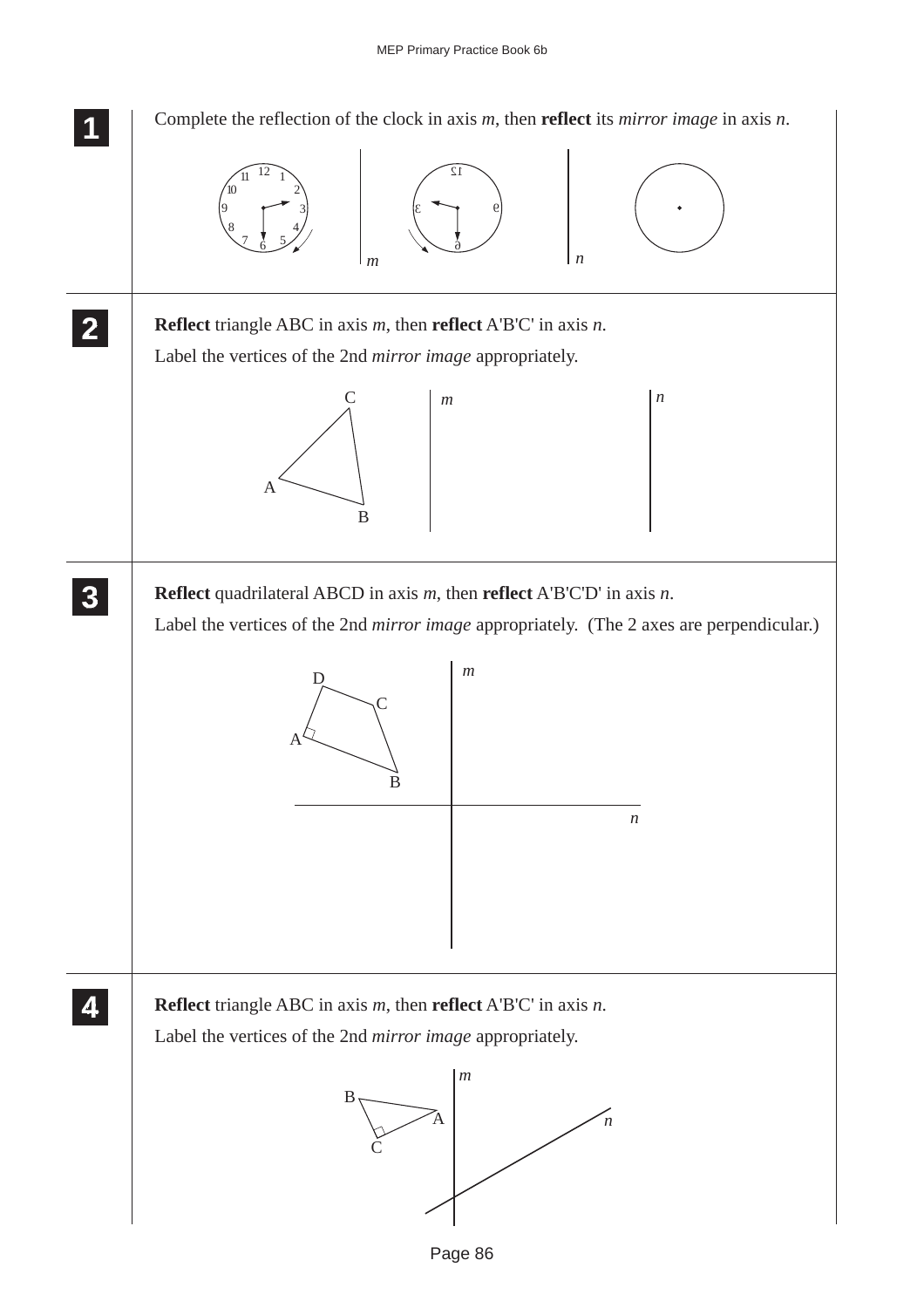Construct the *mirror image* of each triangle. Colour the *mirror image red* and label its vertices appropriately.

**1 11 11**

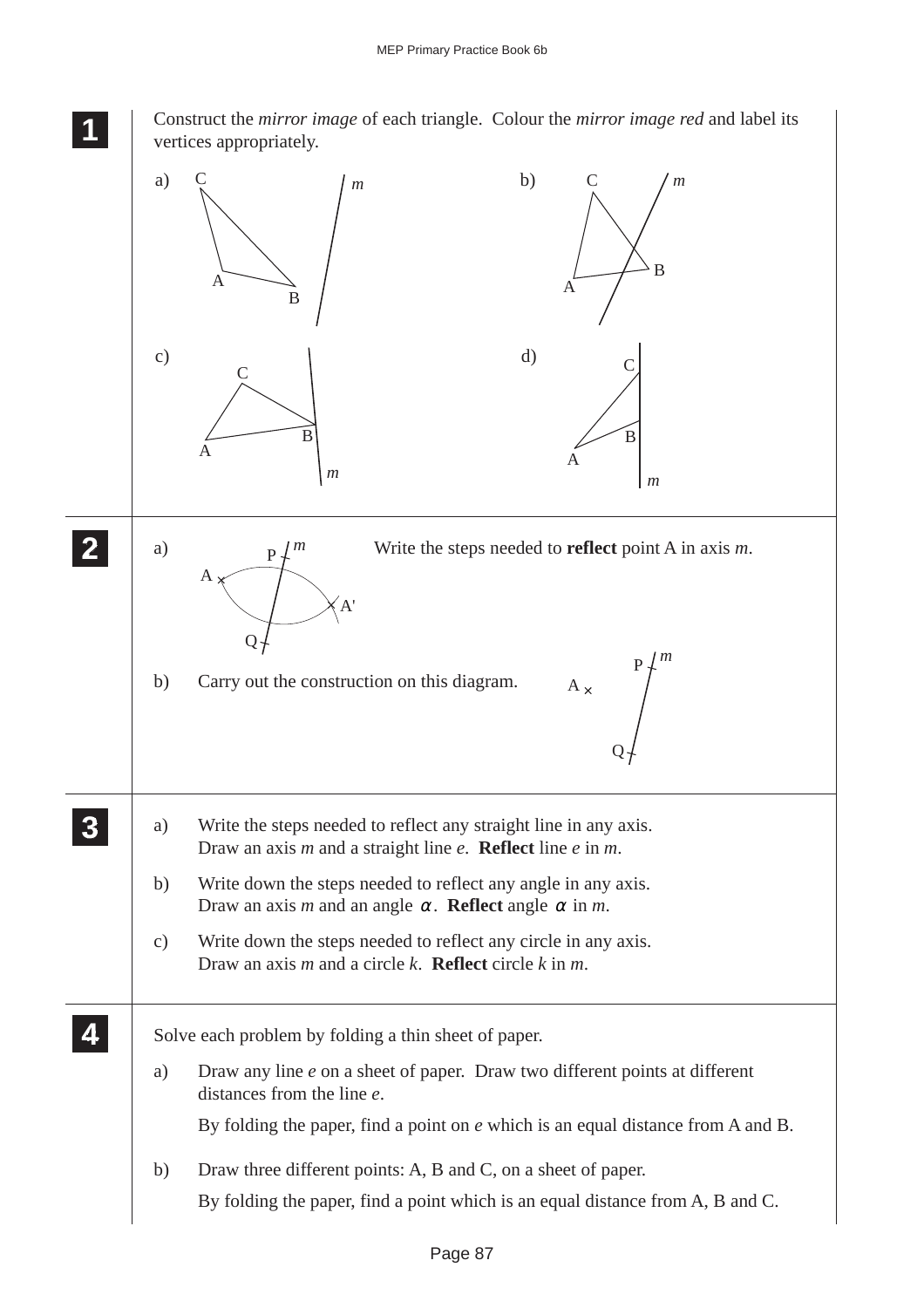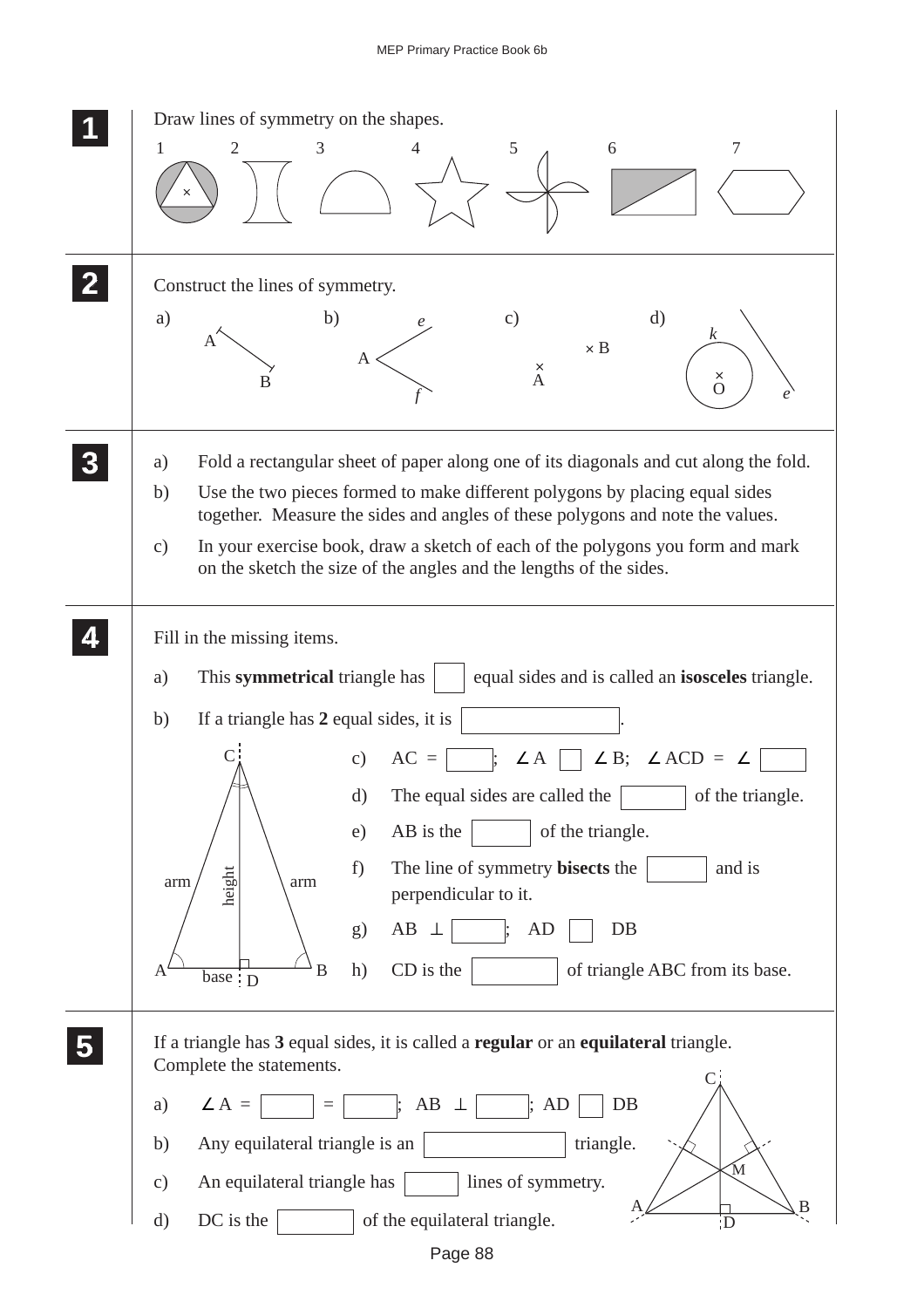| a)<br>b)             | Measure the sides of this right-angled triangle.<br>Α<br>cm, $b \approx$<br>$\rm cm$<br>$a \approx$<br>cm<br>$\mathcal{C}_{\mathcal{C}}$<br>$\approx$<br>с<br>Measure its angles.<br>$\boldsymbol{b}$<br>$\angle A \approx$ $\Box$ °, $\angle B \approx$<br>$\circ$<br>$\angle C$ =<br>$\, {\bf B}$<br>$\mathfrak a$                                  |
|----------------------|-------------------------------------------------------------------------------------------------------------------------------------------------------------------------------------------------------------------------------------------------------------------------------------------------------------------------------------------------------|
| c)<br>$\rm d)$       | m<br>$\circ$<br>What is the sum of its three angles? $\angle A + \angle B + \angle C \approx$<br><b>Prove</b> that $\angle A + \angle B = 90^{\circ}$ in your exercise book.                                                                                                                                                                          |
| e)                   | <b>Reflect</b> triangle ABC in the line AC.                                                                                                                                                                                                                                                                                                           |
|                      | What shape is formed from the triangle<br>$\mathbf{i}$<br>and its <i>mirror</i> image?<br>.                                                                                                                                                                                                                                                           |
|                      | $\circ$<br>$\rm ii)$<br>What is the sum of the angles of the new shape?                                                                                                                                                                                                                                                                               |
| a)                   | A<br>Complete this sketch to show the construction of a triangle.<br>(Step 1 is already given.)                                                                                                                                                                                                                                                       |
| b)                   | b<br>In your exercise book, construct this isosceles triangle.<br>Base: $a = 3.5$ cm Arms: $b = c = 5$ cm<br>B<br>$\mathfrak a$                                                                                                                                                                                                                       |
| a)                   | In your exercise book, draw a sketch to show your construction plan, then construct<br>these isosceles triangles accurately. Label them appropriately.<br>$a = 6$ cm b) $a = 4$ cm<br>c) $a = 4.5$ cm<br>$h = 3$ cm $\angle B = \angle C = 60^{\circ}$<br>$b = 3$ cm                                                                                  |
| a)<br>B              | Measure the angles of the <b>isosceles</b> triangles you drew in <i>Questions</i> 2 and 3.<br>Write your results below these sketches.<br>A<br>A<br>A<br>А<br>$b = 5$ cm<br>$b = 3$ cm<br>$3 \text{cm}^3$<br>$\sqrt{60^\circ}$<br>$B \frac{1}{60^{\circ}}$<br>$\mathcal{C}$<br>$B$ .<br>B<br>$a = 3.5$ cm<br>$a = 4.5$ cm<br>$a = 6$ cm<br>$a = 4$ cm |
| $\angle A$ $\approx$ | $\angle A$ $\approx$<br>$\angle A =$<br>$\angle A$ $\approx$                                                                                                                                                                                                                                                                                          |
|                      | $\angle B = \angle C \approx$ $\angle B = \angle C =$ $\angle B = \angle C = 60^{\circ}$ $\angle B = \angle C \approx$                                                                                                                                                                                                                                |
| b)                   | Calculate the area of the shaded triangle.                                                                                                                                                                                                                                                                                                            |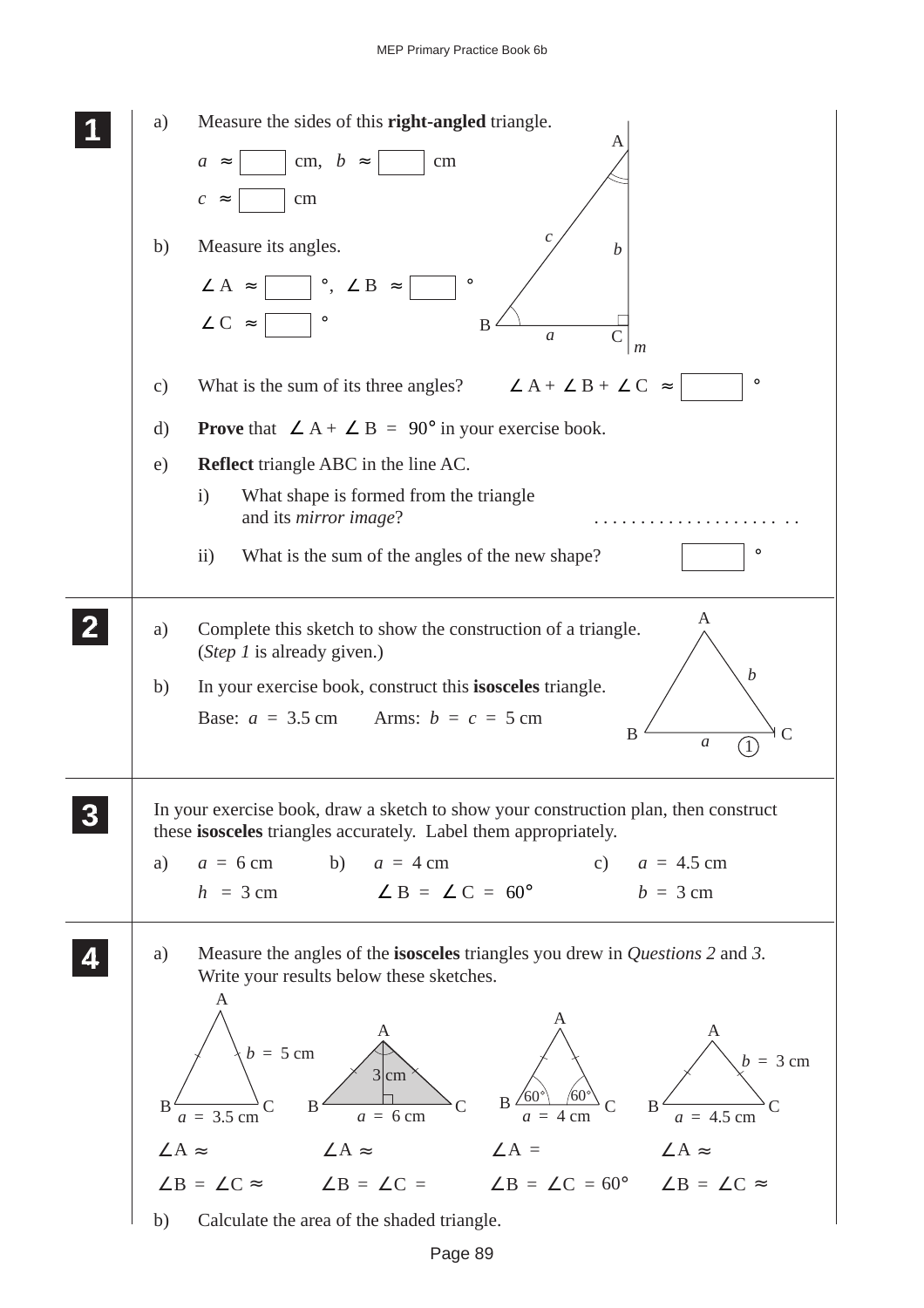|               | The <b>pentagon</b> ABCDE was reflected in axis $m$ then its <i>mirror image</i> was reflected in<br>axis n. Draw the two axes and label them. Label the two <i>mirror images</i> appropriately. |  |  |  |  |  |  |  |
|---------------|--------------------------------------------------------------------------------------------------------------------------------------------------------------------------------------------------|--|--|--|--|--|--|--|
|               | B                                                                                                                                                                                                |  |  |  |  |  |  |  |
|               | What single transformation could have been done instead of the two reflections?                                                                                                                  |  |  |  |  |  |  |  |
|               | Work in your exercise book.                                                                                                                                                                      |  |  |  |  |  |  |  |
| a)            | Draw a point, A. Draw any axis, m. <b>Reflect</b> point A in m.<br>Label the <i>mirror image</i> appropriately.                                                                                  |  |  |  |  |  |  |  |
| b)            | Draw a line segment, BC. Draw any axis, $n$ . <b>Reflect</b> BC in $n$ .<br>Label the <i>mirror image</i> appropriately.                                                                         |  |  |  |  |  |  |  |
| $\mathbf{c})$ | Draw any polygon and label its vertices. Draw any axis, t. <b>Reflect</b> the polygon<br>in t. Label the <i>mirror image</i> appropriately.                                                      |  |  |  |  |  |  |  |
| $\rm d)$      | Draw any circle, $k$ . Mark a point $P$ on its circumference. Label its centre $O$ .<br>Draw any axis, $s$ . <b>Reflect</b> circle $k$ in $s$ . Label the <i>mirror image</i> of point P.        |  |  |  |  |  |  |  |
| e)            | Write down the steps needed to <b>reflect</b> any polygon in any axis.                                                                                                                           |  |  |  |  |  |  |  |
|               | Draw a sketch of each triangle first, then construct it accurately. Mark on your<br>diagram all the important information. Write below it the type of triangle it is.                            |  |  |  |  |  |  |  |
| a)            | Triangle ABC: $a = 7$ cm, $b = c = 10$ cm                                                                                                                                                        |  |  |  |  |  |  |  |
| b)            | Triangle DEF: $\angle D = \angle E = \angle F$ , DE = 7 cm                                                                                                                                       |  |  |  |  |  |  |  |
| $\mathbf{c})$ | Triangle GHI: $\angle G = 35^{\circ}$ , GH = 55 mm, HI = 33 mm.                                                                                                                                  |  |  |  |  |  |  |  |
|               | Fill in the missing words.                                                                                                                                                                       |  |  |  |  |  |  |  |
| a)            | • and has three<br>An equilateral triangle has angles of<br>sides.                                                                                                                               |  |  |  |  |  |  |  |
| b)            | An isosceles triangle has at least<br>equal                                                                                                                                                      |  |  |  |  |  |  |  |
| c)            | An equilateral triangle is also an<br>triangle.                                                                                                                                                  |  |  |  |  |  |  |  |
| $\rm d)$      | A triangle which has sides in the ratio of $3:4:5$ is a<br>triangle.                                                                                                                             |  |  |  |  |  |  |  |
| e)            | A triangle with 3 different sides is called a<br>triangle.                                                                                                                                       |  |  |  |  |  |  |  |
| f)            | There is no triangle which has a<br>angle.                                                                                                                                                       |  |  |  |  |  |  |  |
| g)            | The sum of the angles of any triangle is<br>$\circ$ .                                                                                                                                            |  |  |  |  |  |  |  |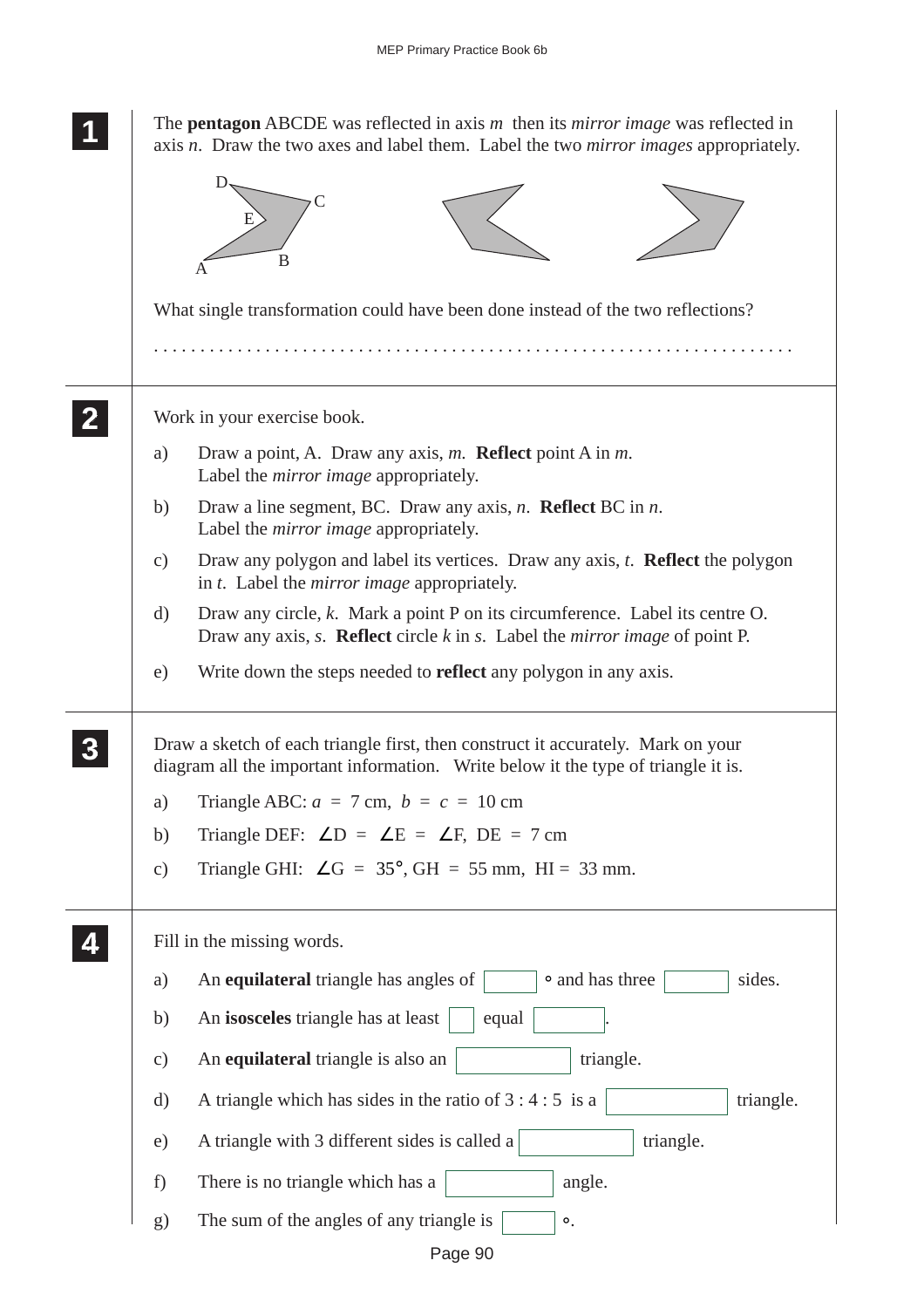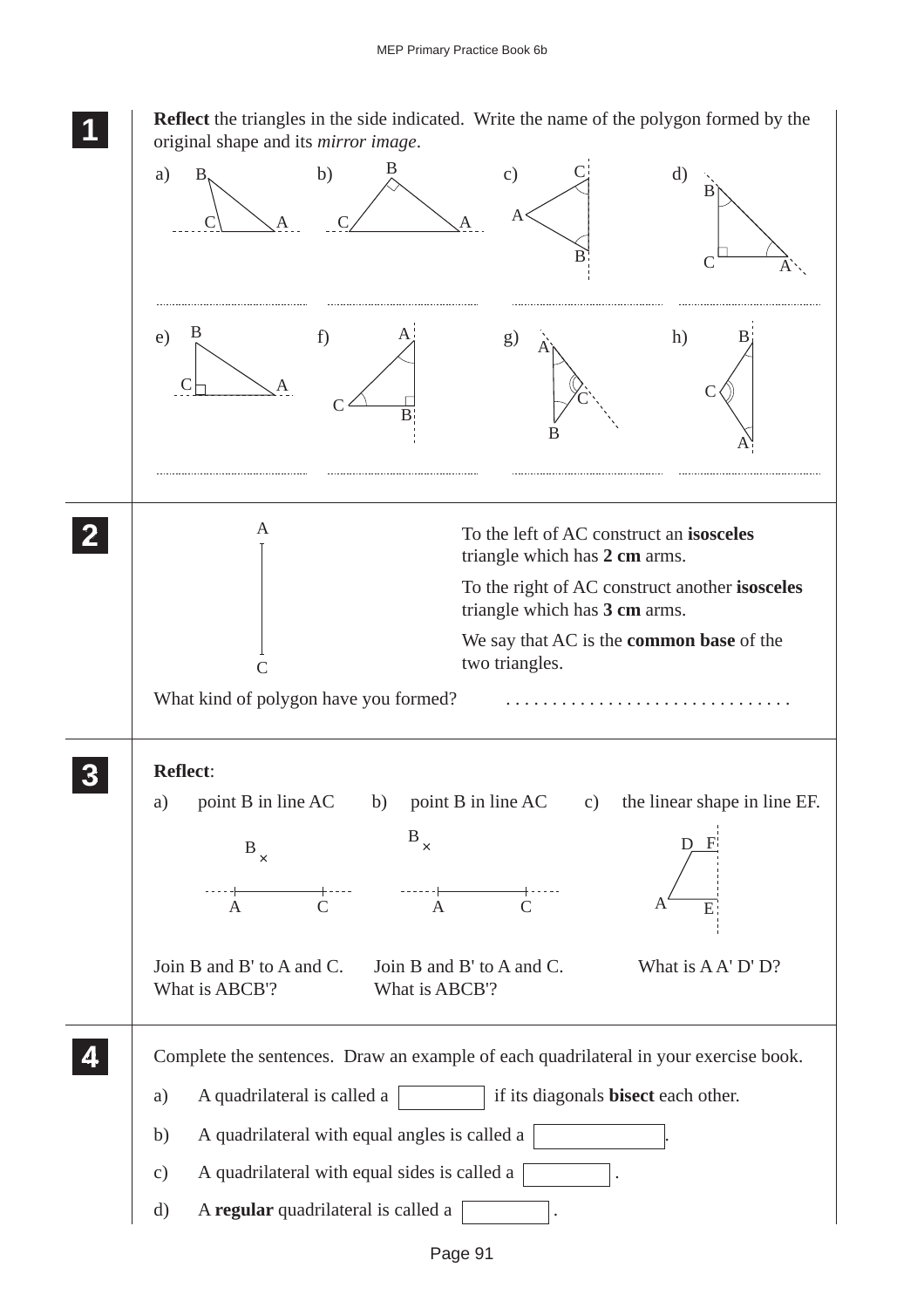| a)            | Construct this <b>deltoid</b> accurately using the data given in the sketch.                                                                                                       |  |  |  |  |  |  |  |  |  |  |
|---------------|------------------------------------------------------------------------------------------------------------------------------------------------------------------------------------|--|--|--|--|--|--|--|--|--|--|
|               | Calculate the area of the deltoid.<br>Sketch<br>b)<br>$\mathcal{C}$<br>(Find right-angled triangles.)<br>$2 \mid \text{cm}$                                                        |  |  |  |  |  |  |  |  |  |  |
|               | Measure the angles of the deltoid and add<br>$M_{\square}$<br>$\mathbf{c})$<br>Ð<br>B<br>$2.5$ cm<br>$2.5 \text{ cm}$<br>them together.<br>$\Sigma$ angles =<br>$3 \, \mathrm{cm}$ |  |  |  |  |  |  |  |  |  |  |
|               | $\mathrm{d}$<br>Measure the sides of the deltoid and add<br>their lengths together.<br>$P =$                                                                                       |  |  |  |  |  |  |  |  |  |  |
| a)            | Complete the drawing of a <b>rhombus</b> . Label its vertices.<br>$1.5$ cm                                                                                                         |  |  |  |  |  |  |  |  |  |  |
| b)            | M<br>Calculate the area of the rhombus.                                                                                                                                            |  |  |  |  |  |  |  |  |  |  |
| $\mathbf{c})$ | 2 cm<br>Measure its angles and add them together.                                                                                                                                  |  |  |  |  |  |  |  |  |  |  |
| d)            | Measure its sides and calculate its perimeter.                                                                                                                                     |  |  |  |  |  |  |  |  |  |  |
| a)            | Construct a <b>square</b> which has sides 3.5 cm long.                                                                                                                             |  |  |  |  |  |  |  |  |  |  |
| b)            | Calculate its area.<br>Calculate its perimeter.<br>$\mathbf{c})$                                                                                                                   |  |  |  |  |  |  |  |  |  |  |
| $\rm d)$      | Calculate the sum of its angles.<br>Draw and measure its diagonals.<br>e)                                                                                                          |  |  |  |  |  |  |  |  |  |  |
| f)            | Measure the the angles formed by the diagonals.                                                                                                                                    |  |  |  |  |  |  |  |  |  |  |
| a)            | Construct a <b>rectangle</b> which has sides 4 cm and 3 cm long.                                                                                                                   |  |  |  |  |  |  |  |  |  |  |
| b)            | Calculate its area.<br>Calculate its perimeter.<br>$\mathbf{c})$                                                                                                                   |  |  |  |  |  |  |  |  |  |  |
| $\mathbf{d}$  | Calculate the sum of its angles.<br>Draw and measure its diagonals.<br>e)                                                                                                          |  |  |  |  |  |  |  |  |  |  |
| f)            | Measure the angles formed by its diagonals.                                                                                                                                        |  |  |  |  |  |  |  |  |  |  |
| a)            | What is the name of this shape?<br>D<br>$\mathcal C$                                                                                                                               |  |  |  |  |  |  |  |  |  |  |
| b)            | Measure its diagonals.                                                                                                                                                             |  |  |  |  |  |  |  |  |  |  |
|               | $\overline{d}$<br>$\boldsymbol{b}$<br>Measure its sides.                                                                                                                           |  |  |  |  |  |  |  |  |  |  |
| $\mathbf{c})$ |                                                                                                                                                                                    |  |  |  |  |  |  |  |  |  |  |
| $\rm d)$      | Calculate its perimeter.<br>$\boldsymbol{h}$<br>$\epsilon$                                                                                                                         |  |  |  |  |  |  |  |  |  |  |
| e)            | Measure its angles and add them<br>together.<br>B<br>A<br>$\boldsymbol{a}$                                                                                                         |  |  |  |  |  |  |  |  |  |  |
| f)            | Calculate its area.                                                                                                                                                                |  |  |  |  |  |  |  |  |  |  |
|               |                                                                                                                                                                                    |  |  |  |  |  |  |  |  |  |  |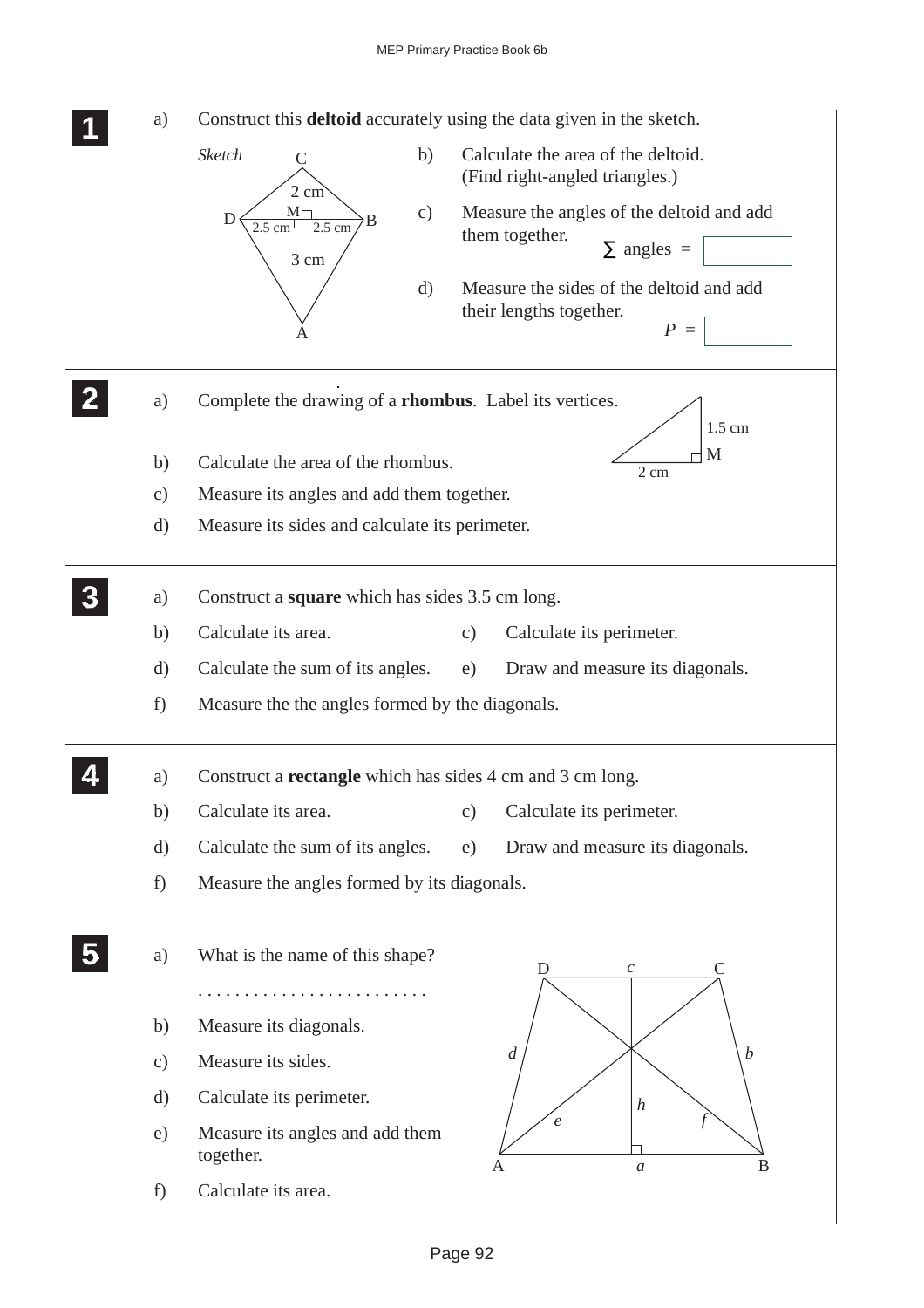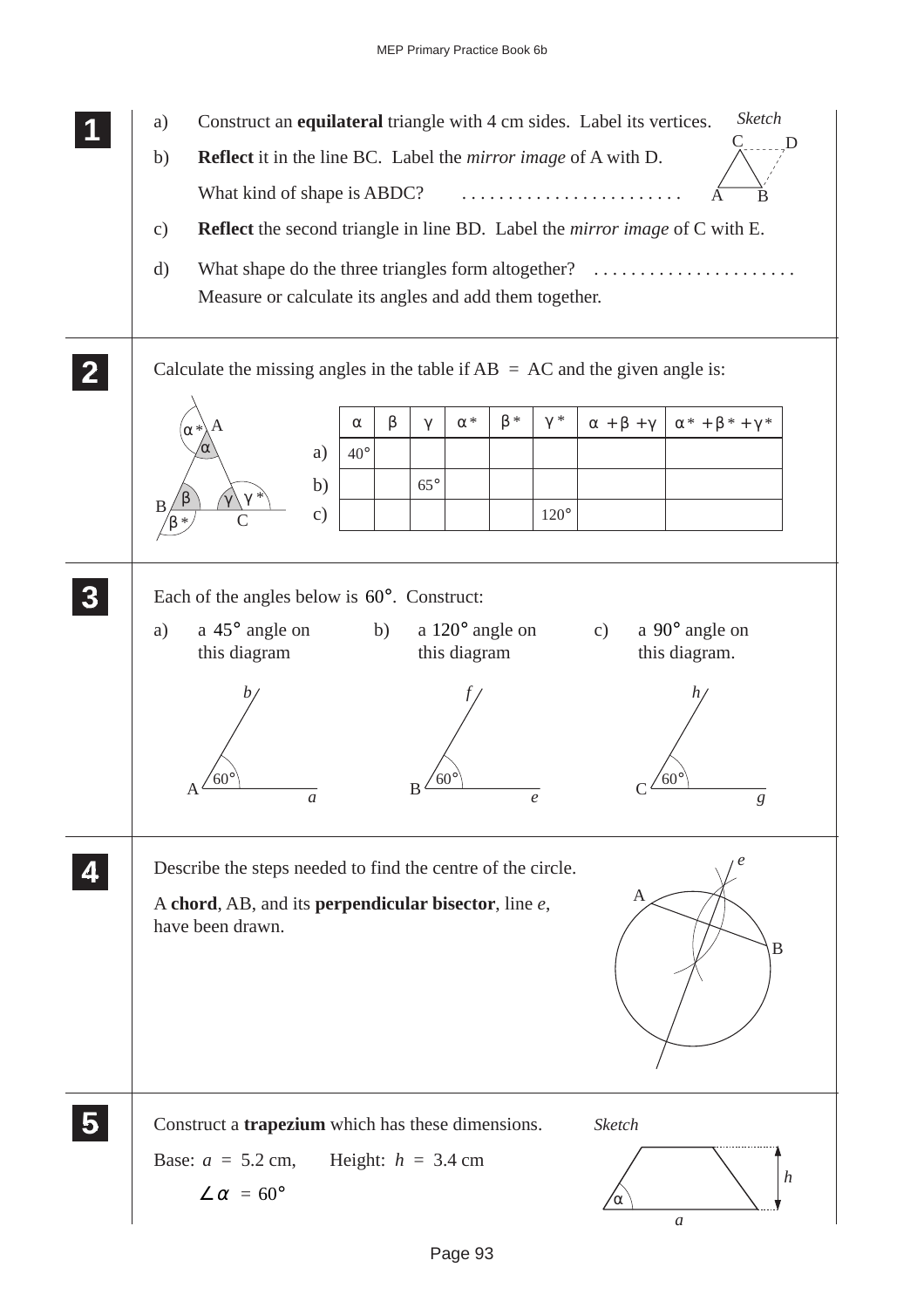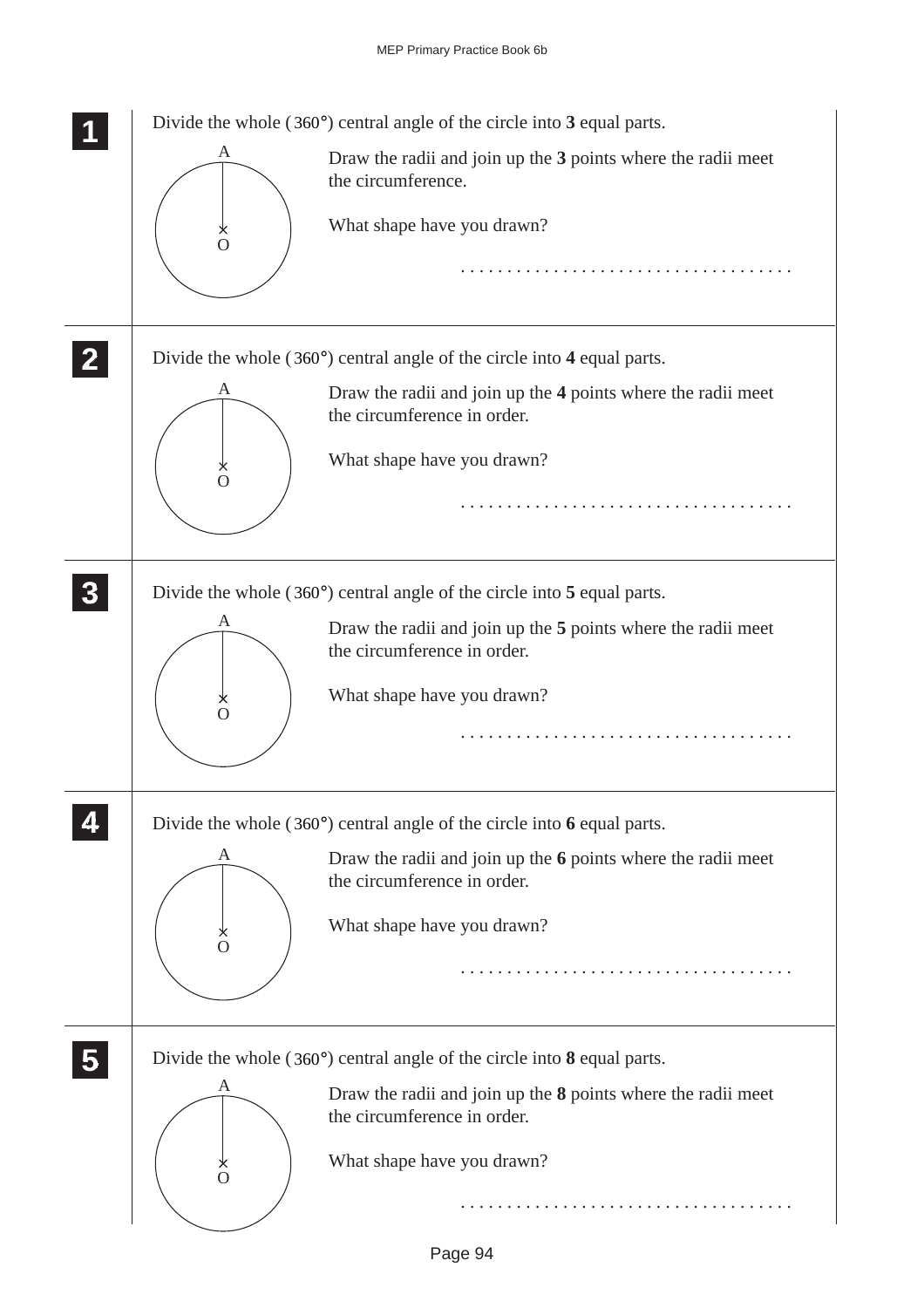|               | List the numbers of the shapes which match the descriptions.                                                                                                                                                                                                                                                                                                                                                                                                                                                                                                                                                                                                                                                  |
|---------------|---------------------------------------------------------------------------------------------------------------------------------------------------------------------------------------------------------------------------------------------------------------------------------------------------------------------------------------------------------------------------------------------------------------------------------------------------------------------------------------------------------------------------------------------------------------------------------------------------------------------------------------------------------------------------------------------------------------|
|               | 3<br>1<br>8<br>6                                                                                                                                                                                                                                                                                                                                                                                                                                                                                                                                                                                                                                                                                              |
|               | 10<br>13<br>11<br>12<br>9<br>14                                                                                                                                                                                                                                                                                                                                                                                                                                                                                                                                                                                                                                                                               |
| a)            | It has line symmetry.                                                                                                                                                                                                                                                                                                                                                                                                                                                                                                                                                                                                                                                                                         |
| b)            | It has rotational symmetry.<br>.                                                                                                                                                                                                                                                                                                                                                                                                                                                                                                                                                                                                                                                                              |
| $\mathbf{c})$ | It is a regular shape.                                                                                                                                                                                                                                                                                                                                                                                                                                                                                                                                                                                                                                                                                        |
| d)            | It has an obtuse angle.<br>.                                                                                                                                                                                                                                                                                                                                                                                                                                                                                                                                                                                                                                                                                  |
| e)            | It has only acute angles.                                                                                                                                                                                                                                                                                                                                                                                                                                                                                                                                                                                                                                                                                     |
| f)            | It is a trapezium.                                                                                                                                                                                                                                                                                                                                                                                                                                                                                                                                                                                                                                                                                            |
| g)            | It is a deltoid.                                                                                                                                                                                                                                                                                                                                                                                                                                                                                                                                                                                                                                                                                              |
| h)            | It is a rhombus.                                                                                                                                                                                                                                                                                                                                                                                                                                                                                                                                                                                                                                                                                              |
| $\mathbf{i}$  | It is <b>not</b> a polygon.                                                                                                                                                                                                                                                                                                                                                                                                                                                                                                                                                                                                                                                                                   |
| a)<br>b)      | Construct these polygons accurately in your exercise book. Label the vertices.<br>An equilateral triangle which has sides of length 4.5 cm.<br>$\mathbf{i}$<br>An isosceles triangle which has a base side 3 cm and base angles 35°.<br>$\rm ii)$<br>A right-angled triangle which has base length 7.5 cm and height 10 cm.<br>$\overline{iii}$<br>A scalene triangle which has 43 mm, 37 mm and 25 mm sides.<br>iv)<br>A deltoid which has diagonals of length 6 cm and 9.5 cm.<br>V)<br>A right-angled trapezium which has a base of 4.5 cm, a height of 38 mm<br>$\rm vi)$<br>and one of its base angles is $30^\circ$ .<br>Write true statements about each polygon using words or mathematical notation. |
|               |                                                                                                                                                                                                                                                                                                                                                                                                                                                                                                                                                                                                                                                                                                               |
| a)            | $\mathbf P$<br>Find the centre of this circle.                                                                                                                                                                                                                                                                                                                                                                                                                                                                                                                                                                                                                                                                |
| b)            | Write down the steps you<br>used to find it.                                                                                                                                                                                                                                                                                                                                                                                                                                                                                                                                                                                                                                                                  |
| $\mathbf{c})$ | What length is the <b>radius</b><br>of the circle?                                                                                                                                                                                                                                                                                                                                                                                                                                                                                                                                                                                                                                                            |
| $\rm d)$      | What length is the <b>diameter</b><br>of the circle?<br>Q                                                                                                                                                                                                                                                                                                                                                                                                                                                                                                                                                                                                                                                     |
|               | Construct a regular <b>decagon</b> by drawing a circle and dividing up the central angle.                                                                                                                                                                                                                                                                                                                                                                                                                                                                                                                                                                                                                     |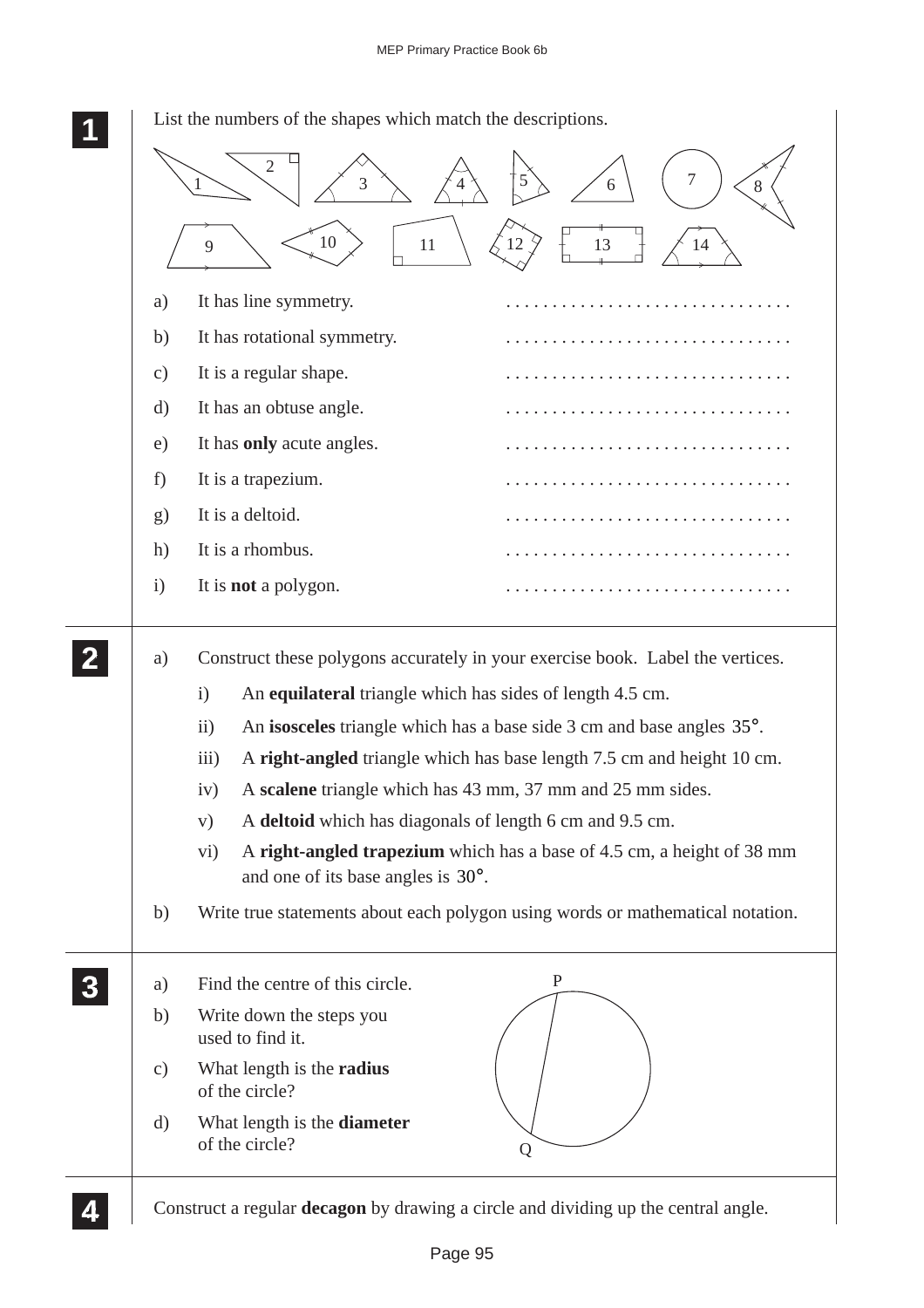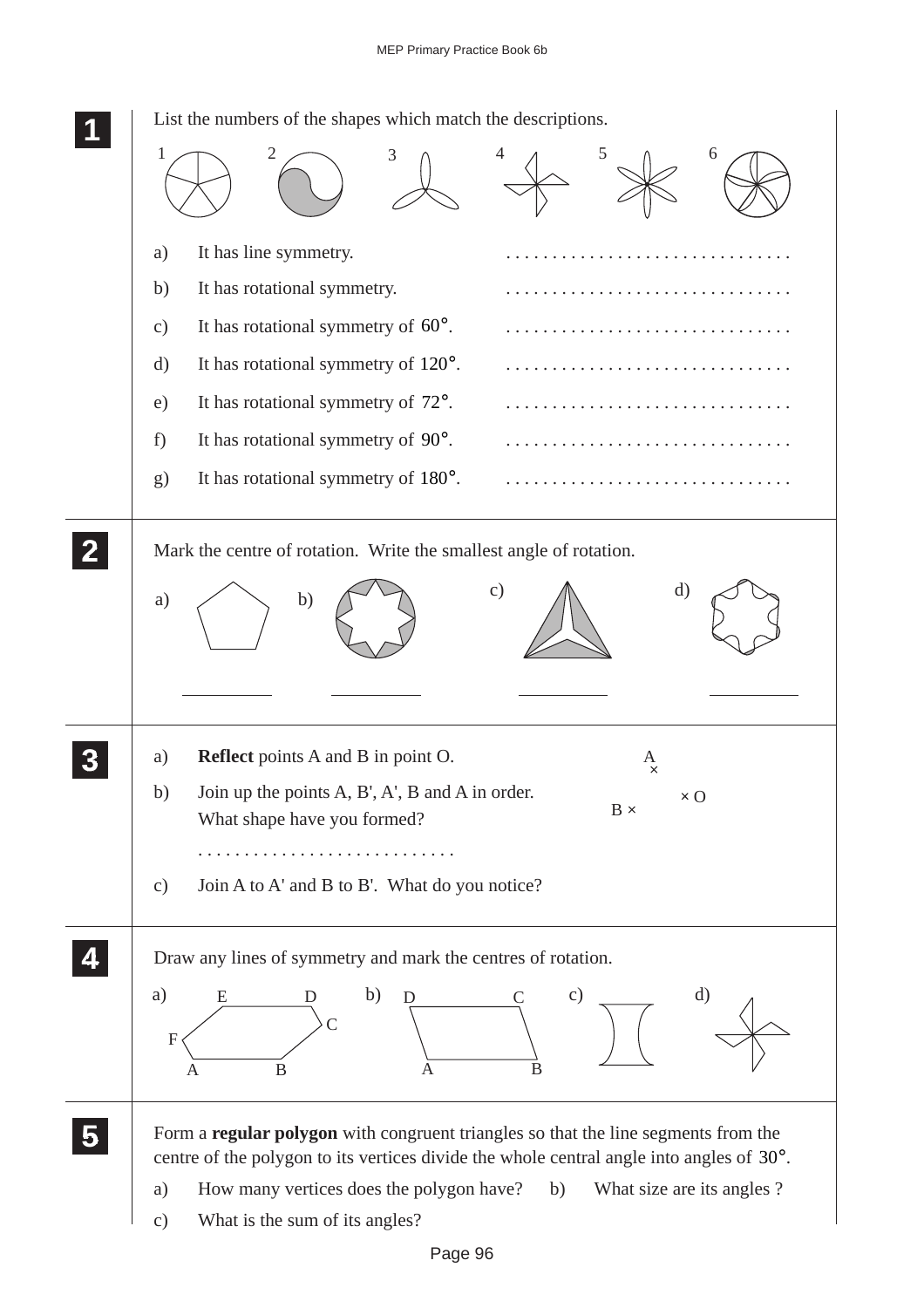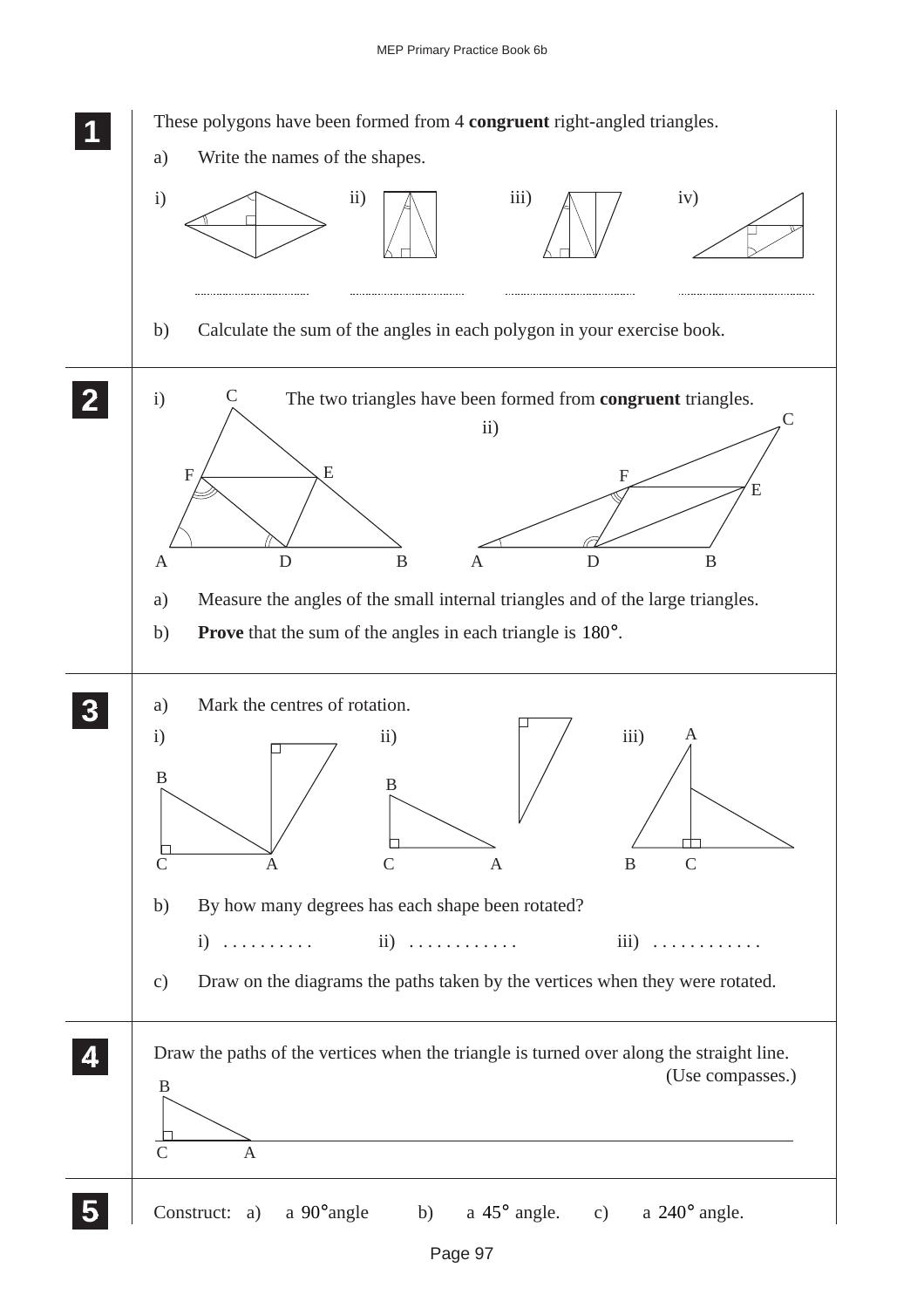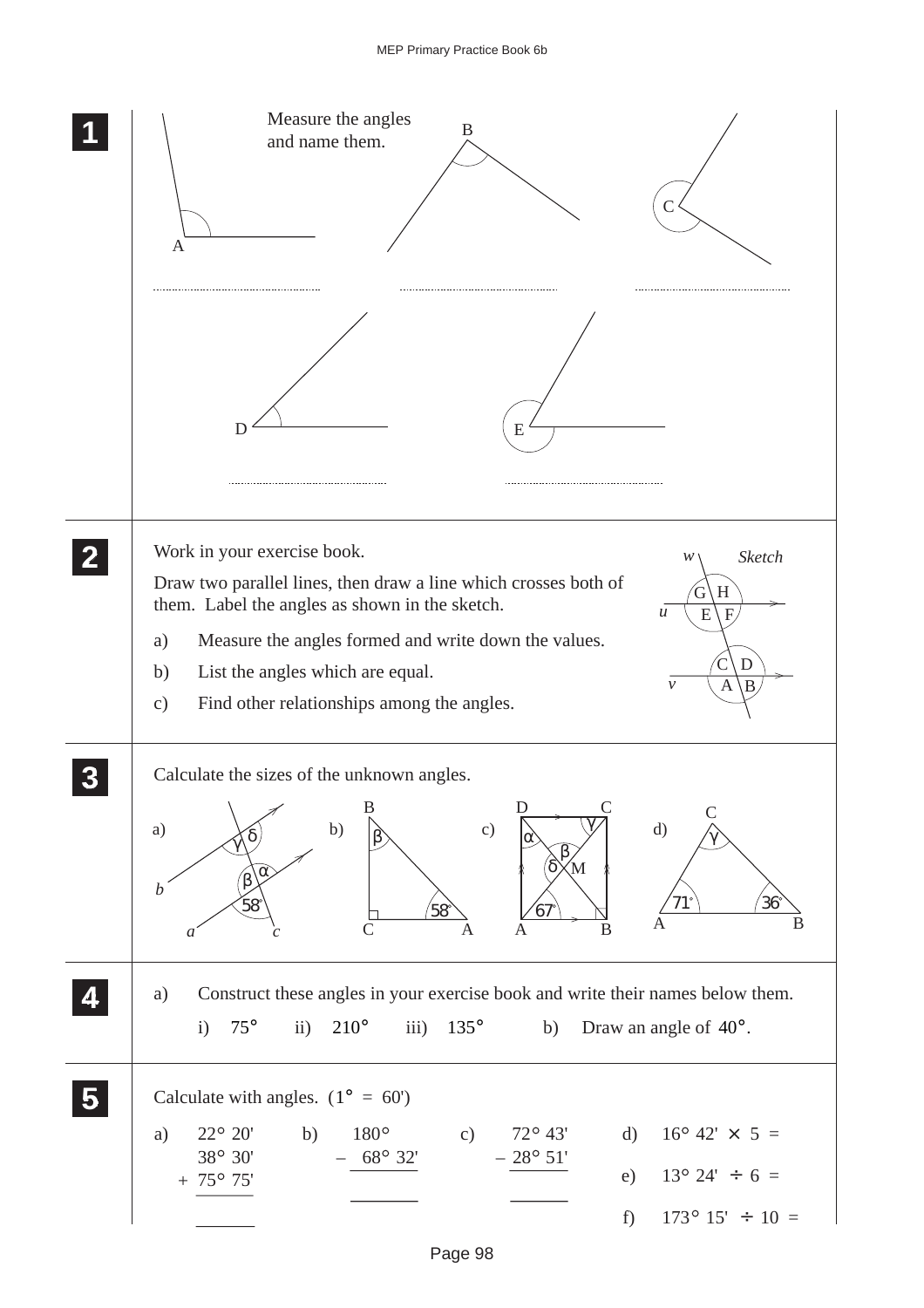|               | Solve these problems in your exercise book.                                                                                                             |  |  |  |  |  |  |
|---------------|---------------------------------------------------------------------------------------------------------------------------------------------------------|--|--|--|--|--|--|
|               | The temperature was $16^{\circ}$ C at 07:00.                                                                                                            |  |  |  |  |  |  |
| a)            | By 12:00 the temperature had risen by 60%. What was the temperature at 12:00?                                                                           |  |  |  |  |  |  |
| b)            | By 18:00, the mid-day temperature had fallen by 60%. What was the temperature<br>at 18:00?                                                              |  |  |  |  |  |  |
|               | On 20 November 2003, 1 EUR (Euro) was worth $0.7021$ GBP $(E)$ .                                                                                        |  |  |  |  |  |  |
| a)            | Calculate the value of 1 GBP in Euros on that day.                                                                                                      |  |  |  |  |  |  |
| b)            | If $1$ GBP = 1.42 EUR, what is the Euro equivalent of 532 GBP?<br>$\ddot{1}$<br>What percentage of 1 Euro is 1 GBP?<br>$\overline{11}$                  |  |  |  |  |  |  |
| $\mathbf{c})$ | If $1$ EUR = 0.7 GBP, what is the GBP equivalent of 532 Euros?<br>$\mathbf{i}$<br>What percentage of 1 GBP is 1 Euro?<br>$\ddot{\text{1}}$              |  |  |  |  |  |  |
| a)            | On 20 November 2003, 1 GBP was worth 1.6998 USD (\$).<br>If $1$ GBP = 1.7 USD, how many $\pounds$ s can you get for $1$ USD?                            |  |  |  |  |  |  |
| b)            | If $1$ GBP = 1.7 USD, what is the USD equivalent of 532 GBP?<br>$\ddot{1}$<br>What percentage of 1 USD is 1 GBP?<br>$\rm ii)$                           |  |  |  |  |  |  |
| $\mathbf{c})$ | If $1 \text{ USD} = 0.59 \text{ GBP}$ , what is the GBP equivalent of 532 USD?<br>$\ddot{1}$<br>What percentage of 1 GBP is 1 USD?<br>$\ddot{i}$        |  |  |  |  |  |  |
|               | On 20 November 2003, 1 GBP was worth 185.11 JPY (Japanese Yen).                                                                                         |  |  |  |  |  |  |
| a)            | If $1$ GBP = 185 JPY, how many £s can you get for 1 Japanese Yen?                                                                                       |  |  |  |  |  |  |
| b)            | If $1$ GBP = 185 JPY, what is the JPY equivalent of 532 GBP?<br>$\ddot{1}$                                                                              |  |  |  |  |  |  |
|               | $\overline{ii}$ )<br>What percentage of 1 Japanese Yen is 1 GBP?                                                                                        |  |  |  |  |  |  |
| $\mathbf{c})$ | If $1$ JPY = 0.0054 GBP, what is the GBP equivalent of 532 JPY?<br>$\mathbf{i}$<br>$\ddot{i}$<br>How much more or less than 1% of £1 is 1 Japanese Yen? |  |  |  |  |  |  |
| a)            | The price of a bicycle is $\text{\pounds}60 + \text{VAT}$ . Calculate its gross price if the Value Added<br>Tax (VAT) is 15% of the net price.          |  |  |  |  |  |  |
| b)            | The gross price of a computer is £450, including VAT. Calculate the net price if<br>the VAT is 12.5% of the net price.                                  |  |  |  |  |  |  |
| $\mathbf{c})$ | How much is the VAT on a product which can be bought for £37.50 but its net<br>price is £30?                                                            |  |  |  |  |  |  |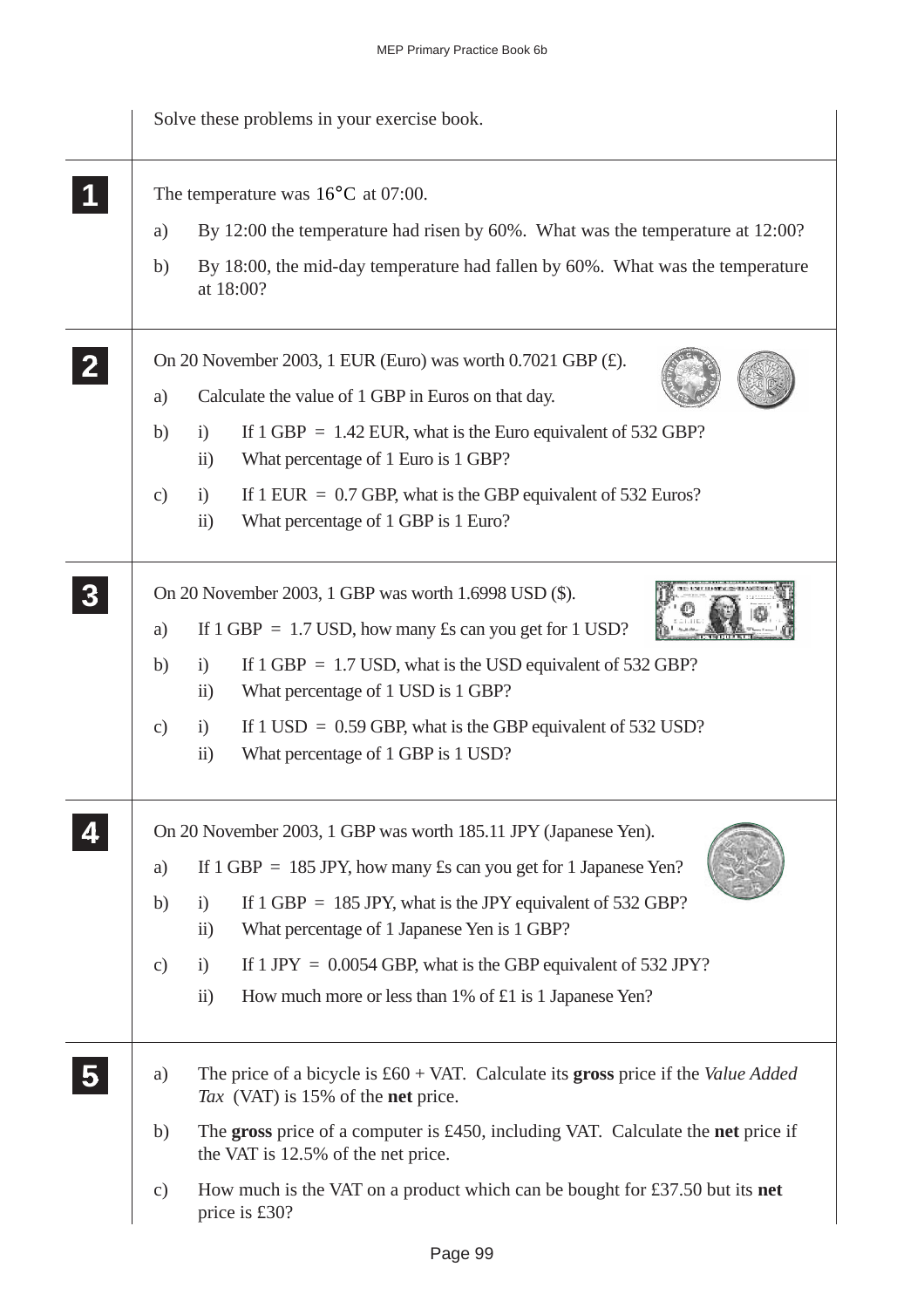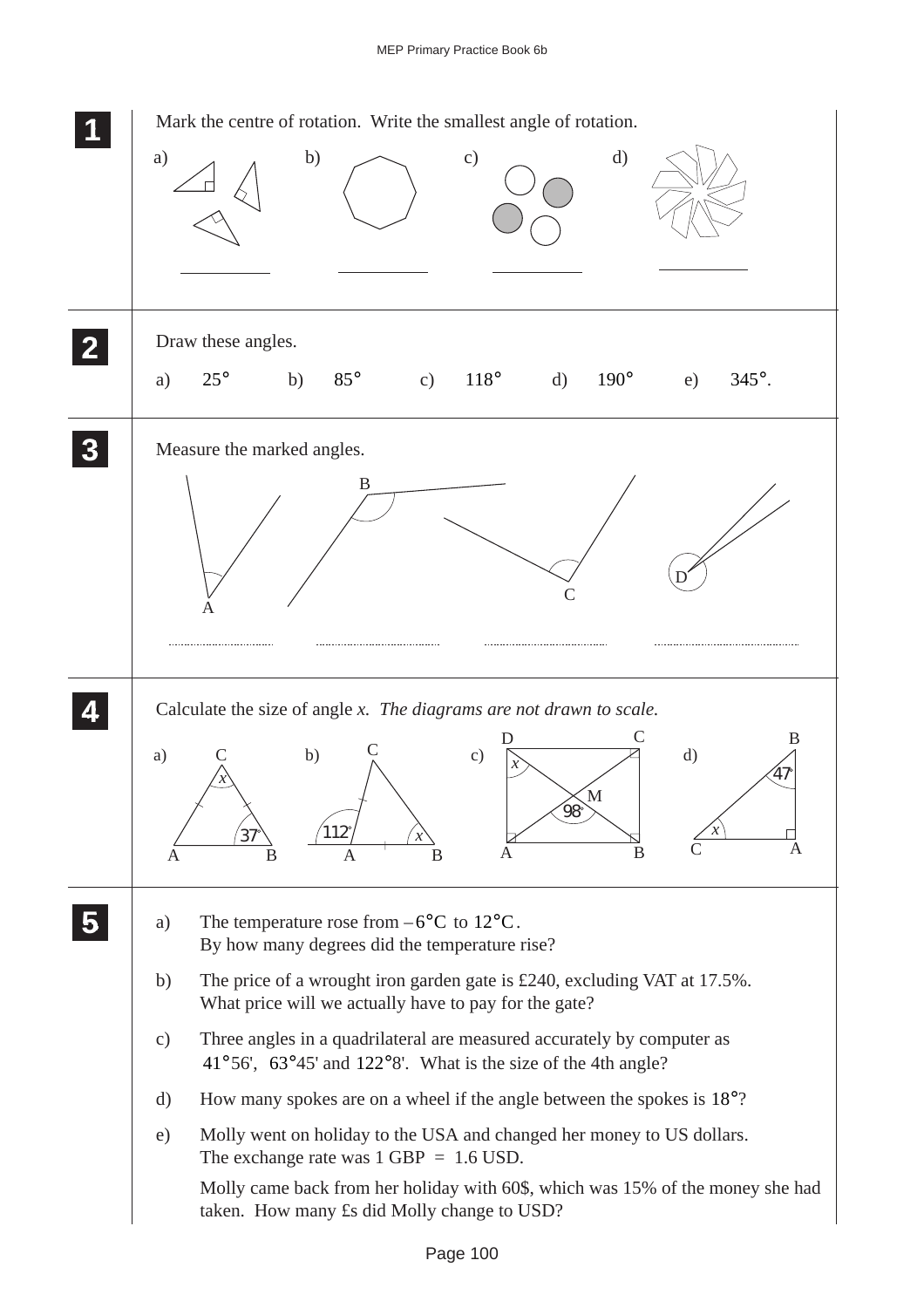|   | Colour the equal values in the same colour.                                                                                                                                  |
|---|------------------------------------------------------------------------------------------------------------------------------------------------------------------------------|
|   | $400 + (20\% \text{ of } 400)$<br>120% of 400<br>$(400 \div 100) \times 120$<br>70% of 80                                                                                    |
|   | $70 \times \frac{4}{5}$<br>80% of 70<br>$(400 \times 1.2)$<br>$8 \times 0.7$<br>$80 - 80 \times 0.3$                                                                         |
|   | Convert the quantities.                                                                                                                                                      |
|   | $45.8 \text{ kg} =$<br>g; $718 \text{ g} =$<br>kg; $5.1 t =$<br>a)<br>kg                                                                                                     |
|   | $3.4$ litres =<br>$216 \text{ cl } =$<br>litres;<br>b)<br>$cl =$<br>ml;<br>$470$ ml =<br>litres                                                                              |
|   | $2.9 \text{ km} =$<br>m; $53 \text{ cm} =$<br>m; $4280 \text{ mm} =$<br>$\mathbf{c})$<br>m                                                                                   |
|   | $233$ min =<br>$10.4 \text{ hr} =$<br>min; $45 \text{ sec} =$<br>$\mathrm{d}$<br>hr;<br>min                                                                                  |
|   | If 1 EUR (Euro) = 7.4 DK (Danish Kroner) and $\pounds1 = 1.4$ EUR:<br>a)<br>how many Danish Kroner is £1 worth ii)<br>how many £s is 1 DK worth?<br>$\mathbf{i}$             |
|   | Calculate 18% of 360 DK and give your answer in £s.<br>b)                                                                                                                    |
|   | On 1 January, Martin put £3600 into an account which had an interest rate of 4% per year.                                                                                    |
|   | Calculate the yearly interest for Martin's account.<br>a)                                                                                                                    |
|   | If Martin did not touch his account, how much money would be in his account:<br>b)                                                                                           |
|   | 1 year later<br>$\rm ii)$<br>2 years later?<br>$\mathbf{i}$                                                                                                                  |
|   | What <b>percentage</b> of his starting amount would be in his account:<br>$\mathcal{C}$ )                                                                                    |
|   | 2 years later?<br>1 year later<br>$\mathbf{ii}$<br>$\mathbf{i}$                                                                                                              |
|   | Mr. Yamamoto is a very clever businessman. His software company has made a profit<br>of 262 million JPY this year. The company's value is now 140% of what it was last year. |
|   | By what percentage has his company's value increased?<br>a)                                                                                                                  |
|   | (JPY means<br>What was the value of the company at the end of last year?<br>b)<br>Japanese Yen)                                                                              |
|   | What is the value of the company now?<br>$\mathbf{c})$                                                                                                                       |
| 6 | Calculate the whole quantity if:                                                                                                                                             |
|   | $\frac{3}{8}$ of it is 210 kg b) 35% of it is £1812.30<br>c) $2\frac{1}{2}$ of it is $11\frac{2}{3}$ m <sup>2</sup><br>a)                                                    |
|   | 130% of it is 32.5 miles.<br>$\rm d)$                                                                                                                                        |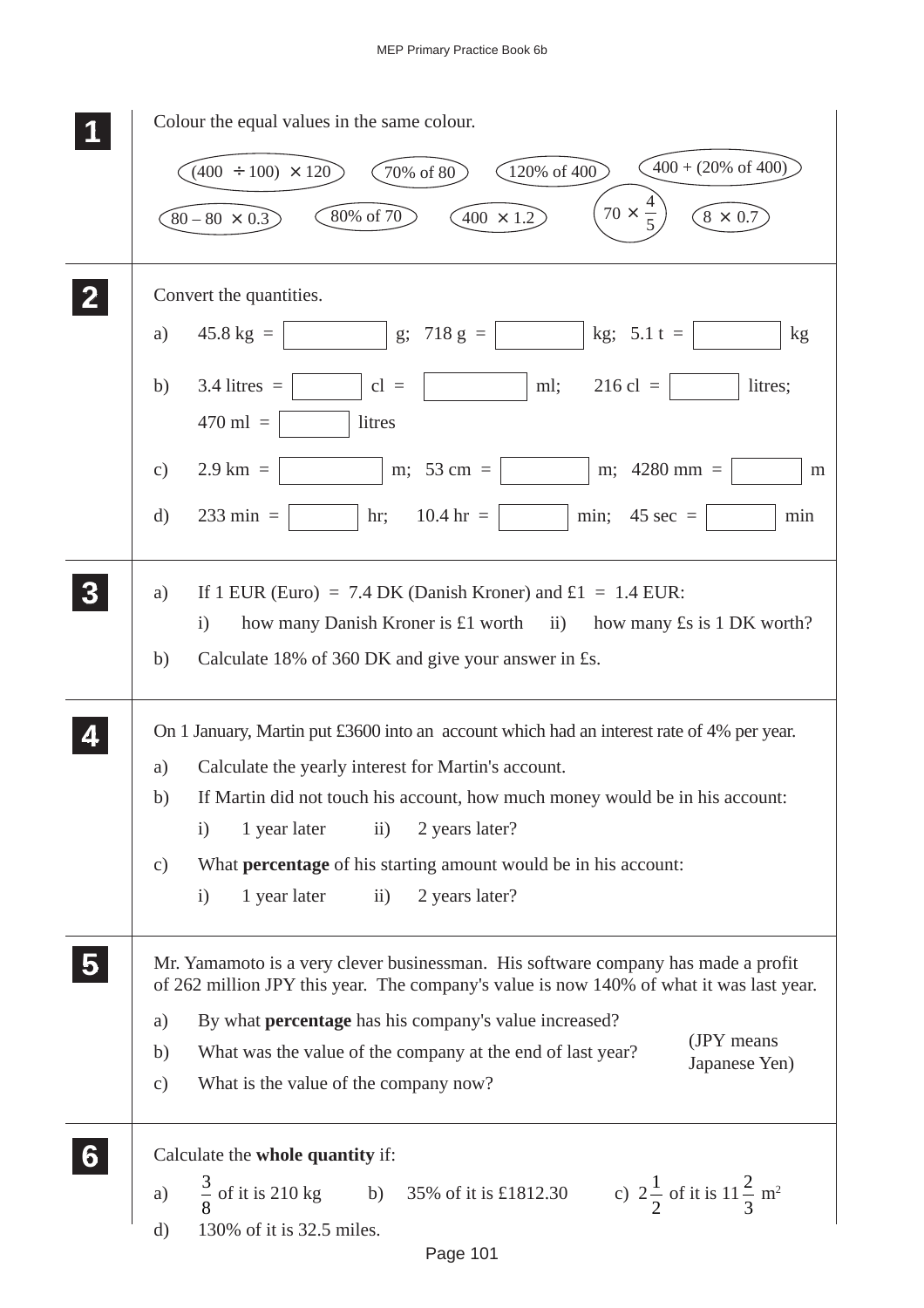|   | 1 foot $\approx$ 30 cm                                                                                                                                         |  |
|---|----------------------------------------------------------------------------------------------------------------------------------------------------------------|--|
|   | Calculate the height in cm of:<br>a)                                                                                                                           |  |
|   | a child who is 5 feet tall<br>$\mathbf{i}$<br>$\overline{11}$ )<br>a boy who is 5.9 feet tall<br>a basketball player who is 7.1 feet tall.<br>$\overline{iii}$ |  |
|   | Calculate the height in feet of:<br>b)                                                                                                                         |  |
|   | a man who is 186 cm tall<br>a man who is 162 cm tall.<br>$\mathbf{i}$<br>$\rm ii)$                                                                             |  |
|   | 1 inch $\approx$ 25.4 mm, 1 zoll $\approx$ 26.3 mm                                                                                                             |  |
|   | Calculate what percentage:<br>a)                                                                                                                               |  |
|   | 1 inch is of 1 zoll<br>1 zoll is of 1 inch.<br>$\mathbf{ii}$ )<br>$\mathbf{i}$                                                                                 |  |
|   | Convert 52.6 cm into:<br>zolls<br>i)<br>$\rm ii)$<br>inches<br>b)                                                                                              |  |
| 3 | 1 mile $\approx 1.6$ km, 1 Nautical mile $\approx 1.85$ km                                                                                                     |  |
|   | A French sailor reported that his ship had sailed 620 km. How would an English<br>a)<br>sailor have reported sailing the same distance?                        |  |
|   | Michael Schumacher, the German racing driver, did a road test on his car and<br>b)<br>said that he had covered a distance of 410 km.                           |  |
|   | If David Coulthard, the Scottish racing driver, had done the same road test,<br>what distance would he say that he had covered?                                |  |
|   | 1 acre $\approx 0.4$ of a hectare                                                                                                                              |  |
|   | László, a Hungarian farmer, has a farm covering 120 hectares. Ian, a British farmer, has<br>a farm covering 375 acres.                                         |  |
|   | What is the ratio of:<br>a)                                                                                                                                    |  |
|   | Ian's land to László's land<br>László's land to Ian's land?<br>$\rm ii)$<br>$\left(1\right)$                                                                   |  |
|   | By what percentage is Ian's land greater than László's land?<br>b)                                                                                             |  |
|   | $1 \text{ kg} \approx 2.2 \text{ pounds (lb)}$                                                                                                                 |  |
|   | Sarah bought $1\frac{1}{2}$ lb of meat for £12 in a butcher's shop. Olga bought 500 g of the same                                                              |  |
|   | kind of meat for $£7$ in the supermarket.                                                                                                                      |  |
|   |                                                                                                                                                                |  |
|   | Who had the better bargain?<br>a)<br>What would 1 kg of the meat cost in each shop?<br>b)                                                                      |  |
|   |                                                                                                                                                                |  |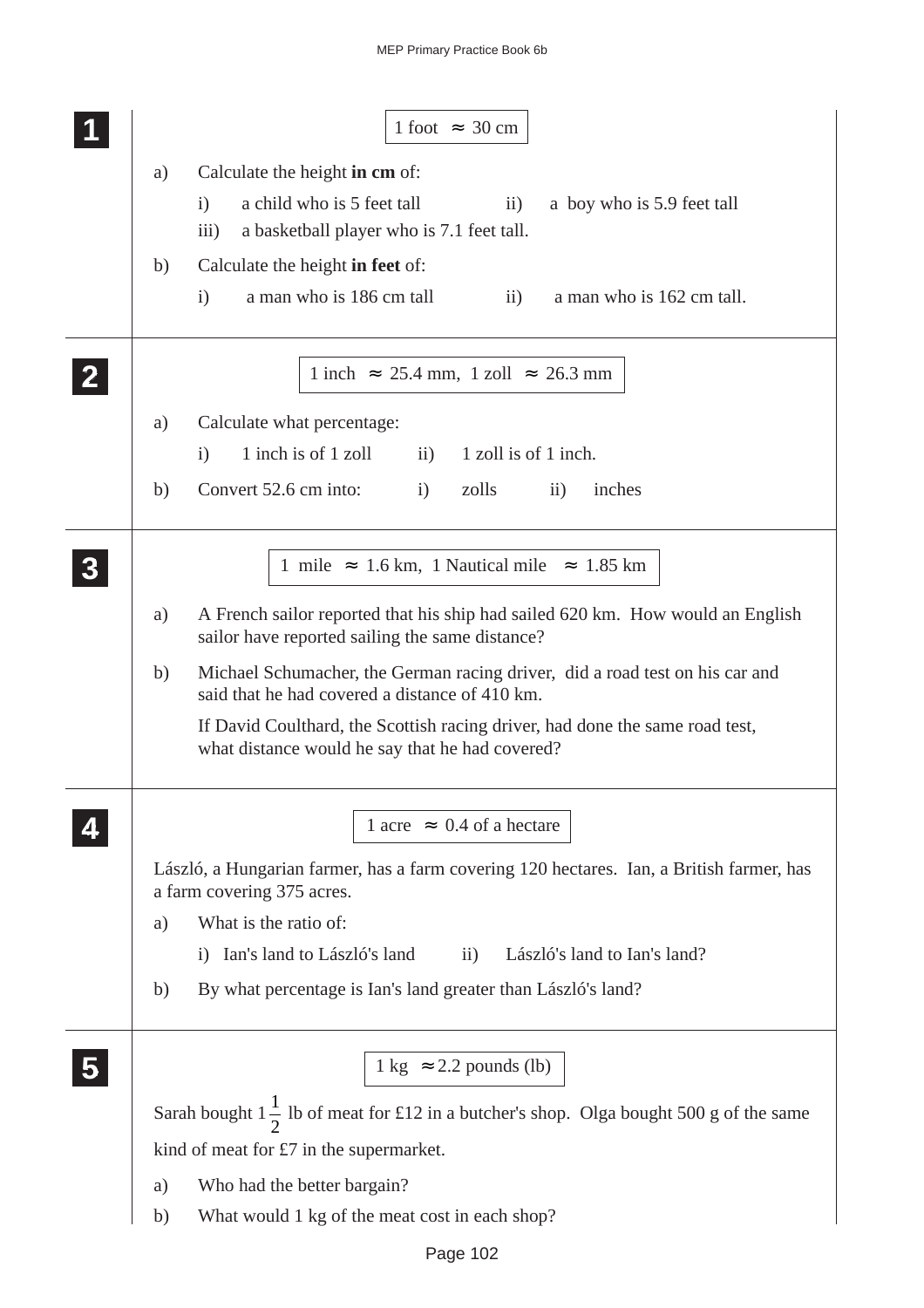|                     | $1$ foot $\approx$ 30.5 cm, 1 yard $\approx$ 91.5 cm                                                                                                                           |
|---------------------|--------------------------------------------------------------------------------------------------------------------------------------------------------------------------------|
|                     | The members of a school's athletics team were training for a competition and their<br>coach noted how far they could run in a set time.                                        |
| a)                  | Leslie ran 610 yards 2 feet. Cora ran 90% of Leslie's distance in the same time.<br>How many metres did Cora run?                                                              |
| b)                  | Jane ran 502 m 88 cm. Adam ran 120% of Jane's distance in the same time.<br>How many yards did Adam run?                                                                       |
|                     | °C → °F: $\frac{9}{5} \times x + 32$ , °F → °C: $\frac{5}{9} \times (x - 32)$                                                                                                  |
| a)                  | "It's 32° here and I'm cold!" said Kate on the phone in London.<br>"It's 32° here and I'm hot!" Lucia answered from Sao Paolo in Brazil.                                       |
|                     | Who is correct? Give a reason for your answer.                                                                                                                                 |
| b)<br>$\mathbf{c})$ | Convert to degrees Celsius: i) $0^{\circ}F$ ii) $50^{\circ}F$ iii) $104^{\circ}F$<br>Convert to degrees Fahrenheit: i) $100^{\circ}$ C ii) $30^{\circ}$ C iii) $-10^{\circ}$ C |
|                     |                                                                                                                                                                                |
|                     |                                                                                                                                                                                |
|                     |                                                                                                                                                                                |
|                     | Calculate the arrival time if a plane took off at:                                                                                                                             |
| a)                  | 3.24 pm and the flight lasted 9 hours 44 minutes                                                                                                                               |
| b)<br>$\mathbf{c})$ | 11.45 am and the flight lasted 3 hours 16 minutes<br>21:18 and the flight lasted 5 hours 33 minutes.                                                                           |
|                     |                                                                                                                                                                                |
|                     | Calculate our journey time if we left at:                                                                                                                                      |
| a)                  | 9:35 am and arrived at 11.56 am<br>9.35 am and arrived at 13:25<br>b)                                                                                                          |
| c)                  | 09:35 and arrived at $4.10 \text{ pm}$<br>d)                                                                                                                                   |
|                     | When the time is 09:00 in Exeter in the UK, it is 10:00 in Kassel in Germany.                                                                                                  |
| a)                  | 09:35 and arrived at 07:25 the next day.<br>David left Exeter at 7.30 am and arrived in Kassel at 15:15.<br>How long did his journey take?                                     |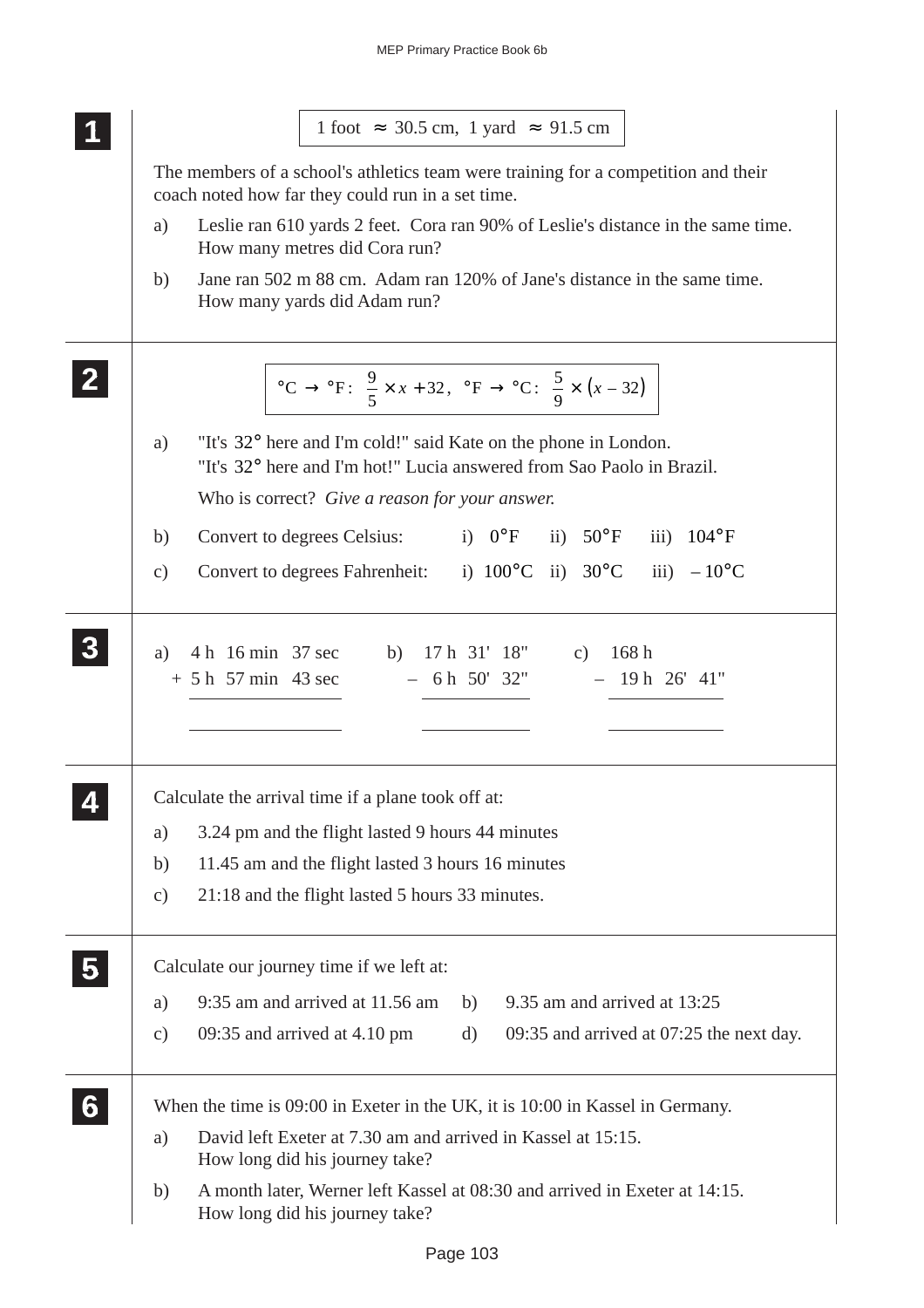## MEP Primary Practice Book 6b

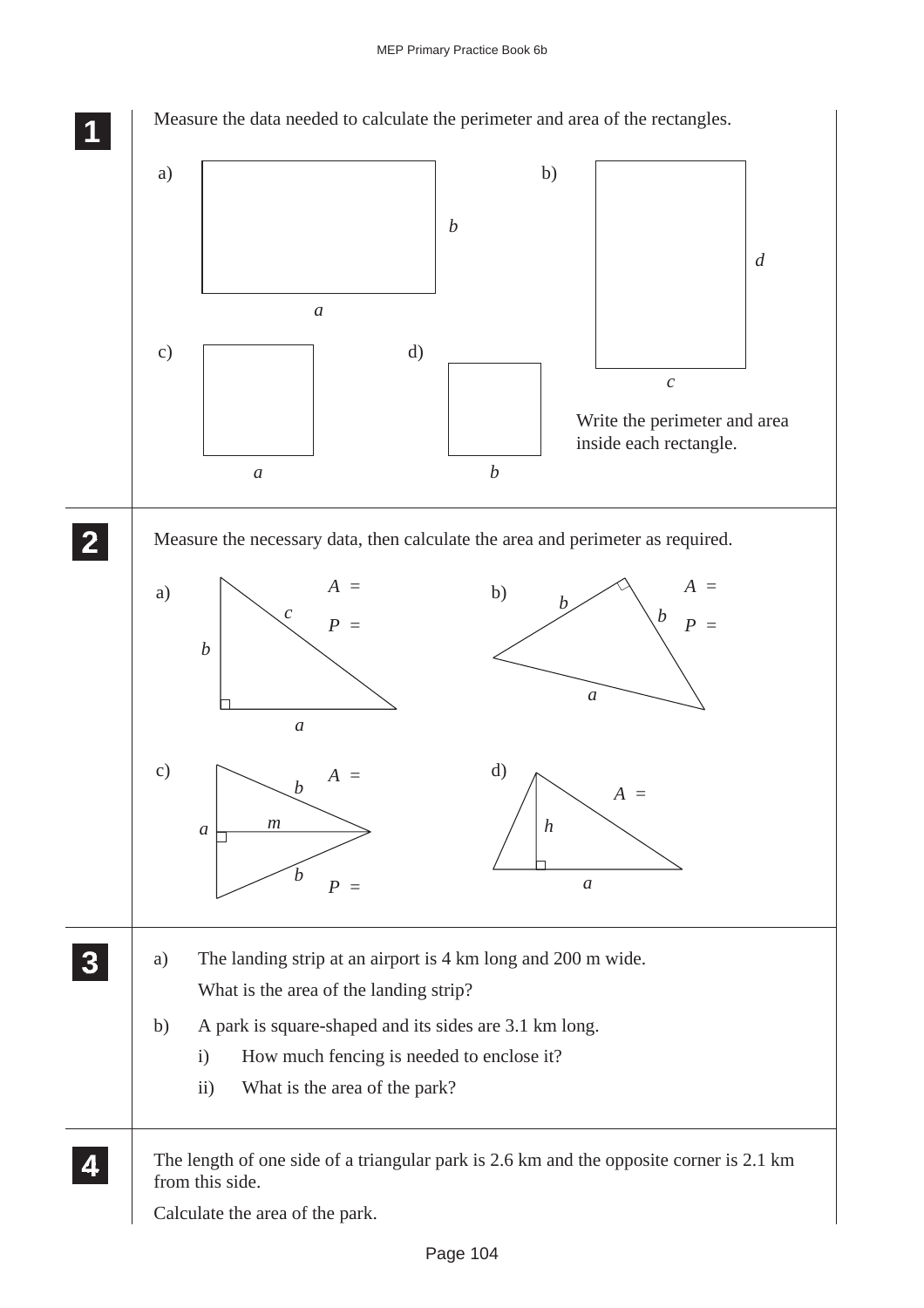|                                                                                                                               | Use a calculator to work out the missing values.                                                                                               |                                |                                                                                       |                                         |  |  |  |  |  |  |  |  |
|-------------------------------------------------------------------------------------------------------------------------------|------------------------------------------------------------------------------------------------------------------------------------------------|--------------------------------|---------------------------------------------------------------------------------------|-----------------------------------------|--|--|--|--|--|--|--|--|
| a)                                                                                                                            | If $\text{\pounds}1 \approx 1.43$ Euros,                                                                                                       |                                | b)<br>If 1 Euro $\approx 7.47$ Danish Kroner,<br><b>EUR</b><br>$1 \text{ DK} \approx$ |                                         |  |  |  |  |  |  |  |  |
|                                                                                                                               | $1 \text{ Euro} \approx \text{\pounds}$                                                                                                        |                                |                                                                                       |                                         |  |  |  |  |  |  |  |  |
| $\mathbf{c})$                                                                                                                 | If 1 USD $\approx 0.62$ GBP,                                                                                                                   |                                | d) If $\pounds1 \approx 183.2 \text{ JPY}$ ,                                          |                                         |  |  |  |  |  |  |  |  |
|                                                                                                                               | <b>USD</b><br>$1$ GBP $\approx$                                                                                                                |                                | $1$ JPY $\approx$ £                                                                   |                                         |  |  |  |  |  |  |  |  |
|                                                                                                                               |                                                                                                                                                |                                |                                                                                       |                                         |  |  |  |  |  |  |  |  |
| a)                                                                                                                            | Jenny put £375 into a bank account and did not touch the account for a year.<br>By the end of the year the balance in her account was £397.50. |                                |                                                                                       |                                         |  |  |  |  |  |  |  |  |
|                                                                                                                               | What was the interest rate on her account?                                                                                                     |                                |                                                                                       |                                         |  |  |  |  |  |  |  |  |
| If Jenny did not touch her account for another year, how much would she have<br>b)<br>in her account at the end of that year? |                                                                                                                                                |                                |                                                                                       |                                         |  |  |  |  |  |  |  |  |
|                                                                                                                               | Convert:                                                                                                                                       |                                |                                                                                       |                                         |  |  |  |  |  |  |  |  |
| a)                                                                                                                            | 312 ft to metres<br>i)                                                                                                                         | $\mathbf{ii}$                  | 11 m to feet                                                                          | $[1 \text{ ft} \approx 30 \text{ cm}]$  |  |  |  |  |  |  |  |  |
| b)                                                                                                                            | 36.4 cm to inches<br>i)                                                                                                                        | $\ddot{\mathbf{i}}$            | 13 inches to mm                                                                       | $[1$ inch $\approx 25.4$ mm]            |  |  |  |  |  |  |  |  |
| c)                                                                                                                            | 580 lb to kilograms<br>i)                                                                                                                      | $\mathbf{ii}$ )                | 37 kg to pounds                                                                       | $[1 \text{ kg} \approx 2.2 \text{ lb}]$ |  |  |  |  |  |  |  |  |
| $\mathrm{d}$                                                                                                                  | 22 $\rm{^{\circ}C}$ to $\rm{^{\circ}F}$<br>i)                                                                                                  | $\overline{11}$ )              | 28 $\mathrm{^{\circ}F}$ to $\mathrm{^{\circ}C}$                                       | [see page 103, Q.2]                     |  |  |  |  |  |  |  |  |
|                                                                                                                               | How long did these journeys take?                                                                                                              |                                |                                                                                       |                                         |  |  |  |  |  |  |  |  |
| a)                                                                                                                            | Departure time: 0835 hours                                                                                                                     |                                | Arrival time: 1410 hours                                                              |                                         |  |  |  |  |  |  |  |  |
| b)                                                                                                                            | Departure time: 17:55                                                                                                                          |                                | Arrival time: 03:22                                                                   |                                         |  |  |  |  |  |  |  |  |
| $\mathbf{c})$                                                                                                                 | Departure time: 10.15 am                                                                                                                       |                                | Arrival time: 12.24 am                                                                |                                         |  |  |  |  |  |  |  |  |
| $\mathrm{d}$                                                                                                                  | Departure time: 6.35 pm                                                                                                                        |                                | Arrival time: 18.52                                                                   |                                         |  |  |  |  |  |  |  |  |
|                                                                                                                               | Draw these rectangles to scale in your exercise book.                                                                                          |                                |                                                                                       |                                         |  |  |  |  |  |  |  |  |
| a)                                                                                                                            | Its area is $16 \text{ cm}^2$ and its perimeter is $16 \text{ cm}$ .                                                                           |                                |                                                                                       |                                         |  |  |  |  |  |  |  |  |
| b)                                                                                                                            | $A = 24$ cm <sup>2</sup> , $P = 28$ cm c) $A = 72$ cm <sup>2</sup> , $P = 34$ cm                                                               |                                |                                                                                       |                                         |  |  |  |  |  |  |  |  |
| a)                                                                                                                            | $A = 54 \text{ cm}^2$ b) $A = 42 \text{ cm}^2$ c) $h = 3.8 \text{ cm}$ d) $h = 5.3 \text{ cm}$                                                 |                                |                                                                                       | $A = 37.1 \text{ cm}^2$                 |  |  |  |  |  |  |  |  |
|                                                                                                                               | $\boldsymbol{b}$<br>$a = 9$ cm                                                                                                                 | $\vert h \vert$<br>$a = 12$ cm | $\boldsymbol{h}$<br>$a = 4.4$ cm                                                      | h<br>a                                  |  |  |  |  |  |  |  |  |
|                                                                                                                               | $b =$                                                                                                                                          | $h =$                          | $A =$                                                                                 | $a =$                                   |  |  |  |  |  |  |  |  |
|                                                                                                                               |                                                                                                                                                |                                | Page 105                                                                              |                                         |  |  |  |  |  |  |  |  |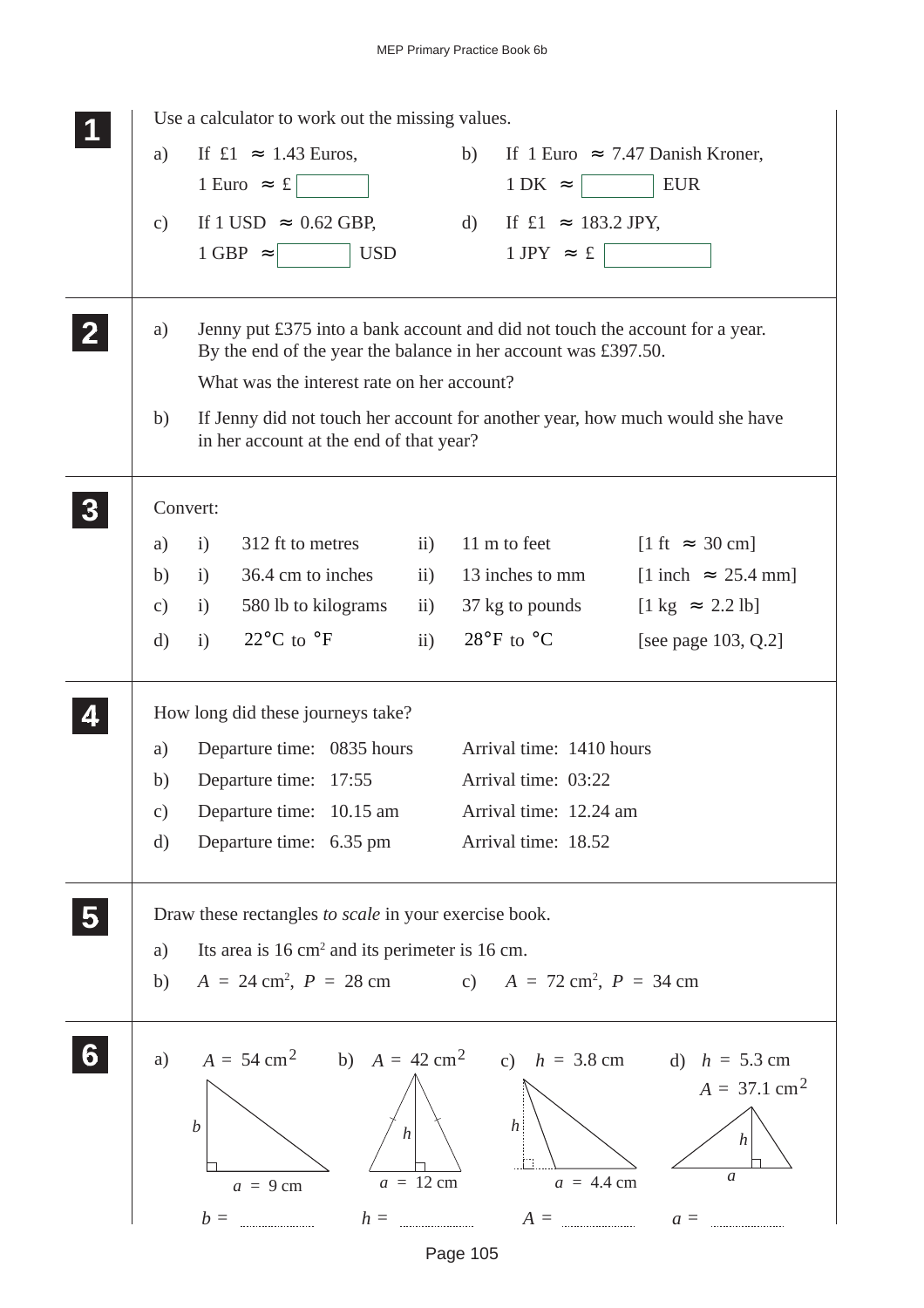|   | Calculate the area of these squares.                                                                                                                                     |  |  |  |  |  |  |  |  |  |  |
|---|--------------------------------------------------------------------------------------------------------------------------------------------------------------------------|--|--|--|--|--|--|--|--|--|--|
|   | $a = 27$ cm b) $a = 365$ mm c) $a = 2.3$ m<br>a)                                                                                                                         |  |  |  |  |  |  |  |  |  |  |
|   | $e = 15$ cm e) $e = 72$ mm<br>$\rm d$<br>a                                                                                                                               |  |  |  |  |  |  |  |  |  |  |
|   | Fill in the missing numbers if $A = a^2$ .                                                                                                                               |  |  |  |  |  |  |  |  |  |  |
|   | $\mathfrak{Z}$<br>$5\overline{)}$<br>$\tau$<br>$\overline{2}$<br>8<br>9<br>10<br>11<br>12<br>13<br>14<br>$\overline{0}$<br>$\mathbf{1}$<br>4<br>15<br>6<br>$\mathfrak a$ |  |  |  |  |  |  |  |  |  |  |
|   | $\boldsymbol{A}$                                                                                                                                                         |  |  |  |  |  |  |  |  |  |  |
|   |                                                                                                                                                                          |  |  |  |  |  |  |  |  |  |  |
|   | The area of a square is $1156 \text{ cm}^2$ . Follow these methods to find the length of its sides.<br>Between which two whole tens is the length of each side?<br>a)    |  |  |  |  |  |  |  |  |  |  |
|   |                                                                                                                                                                          |  |  |  |  |  |  |  |  |  |  |
|   |                                                                                                                                                                          |  |  |  |  |  |  |  |  |  |  |
|   | Now find <i>a</i> by trial and error.                                                                                                                                    |  |  |  |  |  |  |  |  |  |  |
|   | First factorise 1156, then work out the value of $a$ .<br>b)                                                                                                             |  |  |  |  |  |  |  |  |  |  |
|   | Fill in the missing numbers if $a = \sqrt{A}$ (or $a^2 = A$ )                                                                                                            |  |  |  |  |  |  |  |  |  |  |
|   | 100   121   144   169   196   225<br>25<br>36<br>81<br>9<br>49<br>64<br>A<br>1<br>$\overline{4}$<br>16                                                                   |  |  |  |  |  |  |  |  |  |  |
|   | a                                                                                                                                                                        |  |  |  |  |  |  |  |  |  |  |
|   |                                                                                                                                                                          |  |  |  |  |  |  |  |  |  |  |
|   | Work out (or approximate) the side of each square if its area is:                                                                                                        |  |  |  |  |  |  |  |  |  |  |
|   | $250 \text{ cm}^2$<br>$25 \text{ cm}^2$ ii)<br>$2500 \text{ cm}^2$<br>iii)<br>i)<br>a)                                                                                   |  |  |  |  |  |  |  |  |  |  |
|   | i) $64 \text{ cm}^2$<br>ii) $6.4 \text{ cm}^2$<br>iii) $0.64 \text{ cm}^2$ .<br>b)                                                                                       |  |  |  |  |  |  |  |  |  |  |
| 6 | Work out the square roots. Use a calculator where necessary.                                                                                                             |  |  |  |  |  |  |  |  |  |  |
|   | i) $\sqrt{100}$ = ii) $\sqrt{10000}$ =<br>iii) $\sqrt{1\,000\,000}$ =<br>a)                                                                                              |  |  |  |  |  |  |  |  |  |  |
|   | i) $\sqrt{256}$ = ii) $\sqrt{2.56}$ =<br>iii) $\sqrt{25\,600}$ =<br>b)                                                                                                   |  |  |  |  |  |  |  |  |  |  |
|   | i) $\sqrt{0.25}$ = ii) $\sqrt{25}$ =<br>iii) $\sqrt{2500}$ =<br>c)                                                                                                       |  |  |  |  |  |  |  |  |  |  |
|   | i) $\sqrt{1.96}$ = ii) $\sqrt{196}$ =<br>iii) $\sqrt{19.6}$ $\approx$<br>$\mathbf{d}$                                                                                    |  |  |  |  |  |  |  |  |  |  |
|   |                                                                                                                                                                          |  |  |  |  |  |  |  |  |  |  |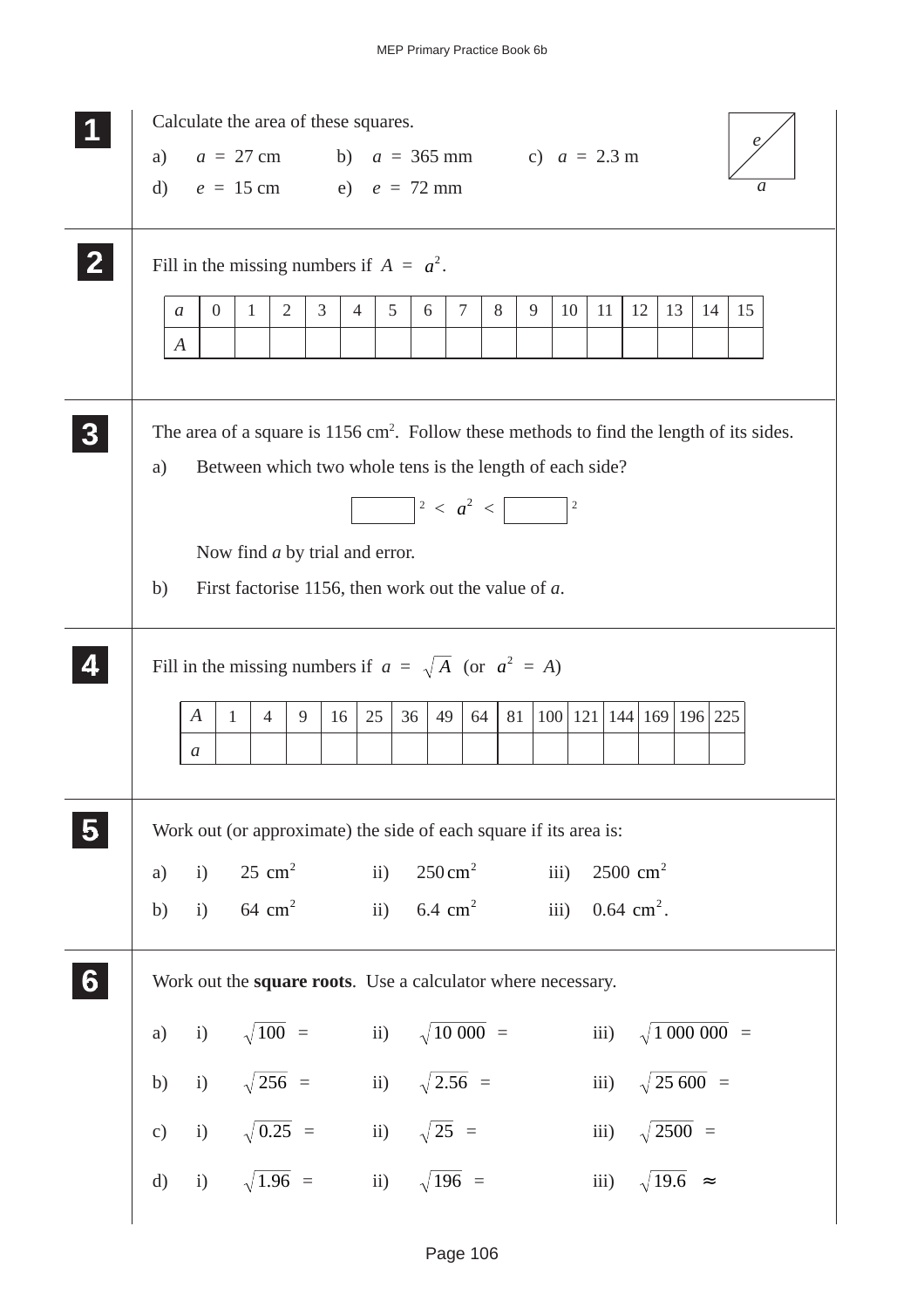|   | These are 3 different boxes for storing unit cubes. |                                                                                                                                                 |  |  |  |  |  |  |
|---|-----------------------------------------------------|-------------------------------------------------------------------------------------------------------------------------------------------------|--|--|--|--|--|--|
|   |                                                     | $\mathbf{A}$<br>$\boldsymbol{B}$<br>$\mathcal{C}$                                                                                               |  |  |  |  |  |  |
|   | a)                                                  | How many cubes will fit along the front edge of the bottom layer in each box?                                                                   |  |  |  |  |  |  |
|   | b)                                                  | can be put in each bottom layer?<br>How many: i)<br>$\ddot{i}$<br>cubes<br>rows                                                                 |  |  |  |  |  |  |
|   | $\mathbf{c})$                                       | Fill in the table.                                                                                                                              |  |  |  |  |  |  |
|   |                                                     | Along an edge<br>In a layer<br>Total number of cubes<br>A                                                                                       |  |  |  |  |  |  |
|   |                                                     | B                                                                                                                                               |  |  |  |  |  |  |
|   |                                                     | $\mathcal{C}$                                                                                                                                   |  |  |  |  |  |  |
|   |                                                     |                                                                                                                                                 |  |  |  |  |  |  |
|   | a)                                                  | How many faces, edges and vertices has each of these shapes:<br>cuboid<br>square-based prism<br>$\mathbf{i}$<br>$\overline{ii}$ )<br>iii) cube? |  |  |  |  |  |  |
|   | b)                                                  | How many faces are <b>perpendicular</b> to each face of a cuboid?                                                                               |  |  |  |  |  |  |
|   | $\mathbf{c})$                                       | How many edges are <b>parallel</b> with each edge of a cuboid?                                                                                  |  |  |  |  |  |  |
|   | d)                                                  | How many edges meet at each <b>vertex</b> of a cuboid?                                                                                          |  |  |  |  |  |  |
|   | a)                                                  | Calculate the volume of a cube which has 5 cm long edges.                                                                                       |  |  |  |  |  |  |
|   | b)                                                  | What is the volume of a cube which has edge length $e$ ?                                                                                        |  |  |  |  |  |  |
|   | a)                                                  | Calculate the volume of a cuboid which has a base edge 3 cm long and a height<br>of 8 cm. (It is a square-based prism.)                         |  |  |  |  |  |  |
|   | b)                                                  | What is the volume of a square-based cuboid which has base edge $a$ and height $h$ ?                                                            |  |  |  |  |  |  |
|   | a)                                                  | Calculate the volume of a cuboid which has edges 3 cm, 4 cm and 5 cm long.                                                                      |  |  |  |  |  |  |
|   | b)                                                  | What is the volume of a cuboid with edges $a$ , $b$ and $c$ ?                                                                                   |  |  |  |  |  |  |
| 6 | a)                                                  | The surface area of each face of an ice cube is 49 cm <sup>2</sup> . Calculate:                                                                 |  |  |  |  |  |  |
|   |                                                     | its mass, if $1 \text{ cm}^3$ of ice weighs 0.91 g.<br>the volume of the ice cube<br>$\mathbf{i}$<br>$\rm ii)$                                  |  |  |  |  |  |  |
|   | b)                                                  | The surface area of a square-based prism is $64 \text{ cm}^2$ and its base edge is 2 cm.<br>What is the volume of the prism?                    |  |  |  |  |  |  |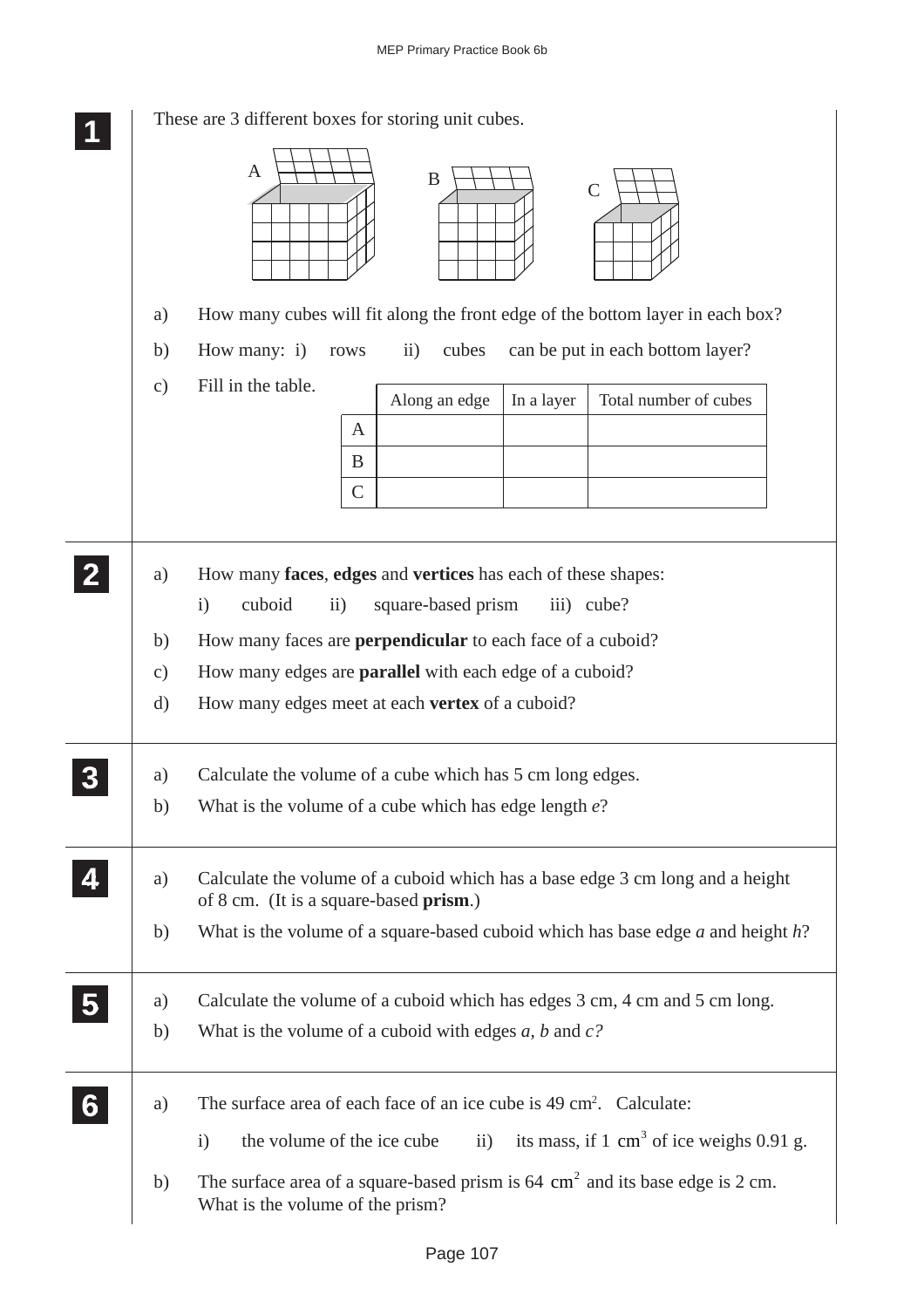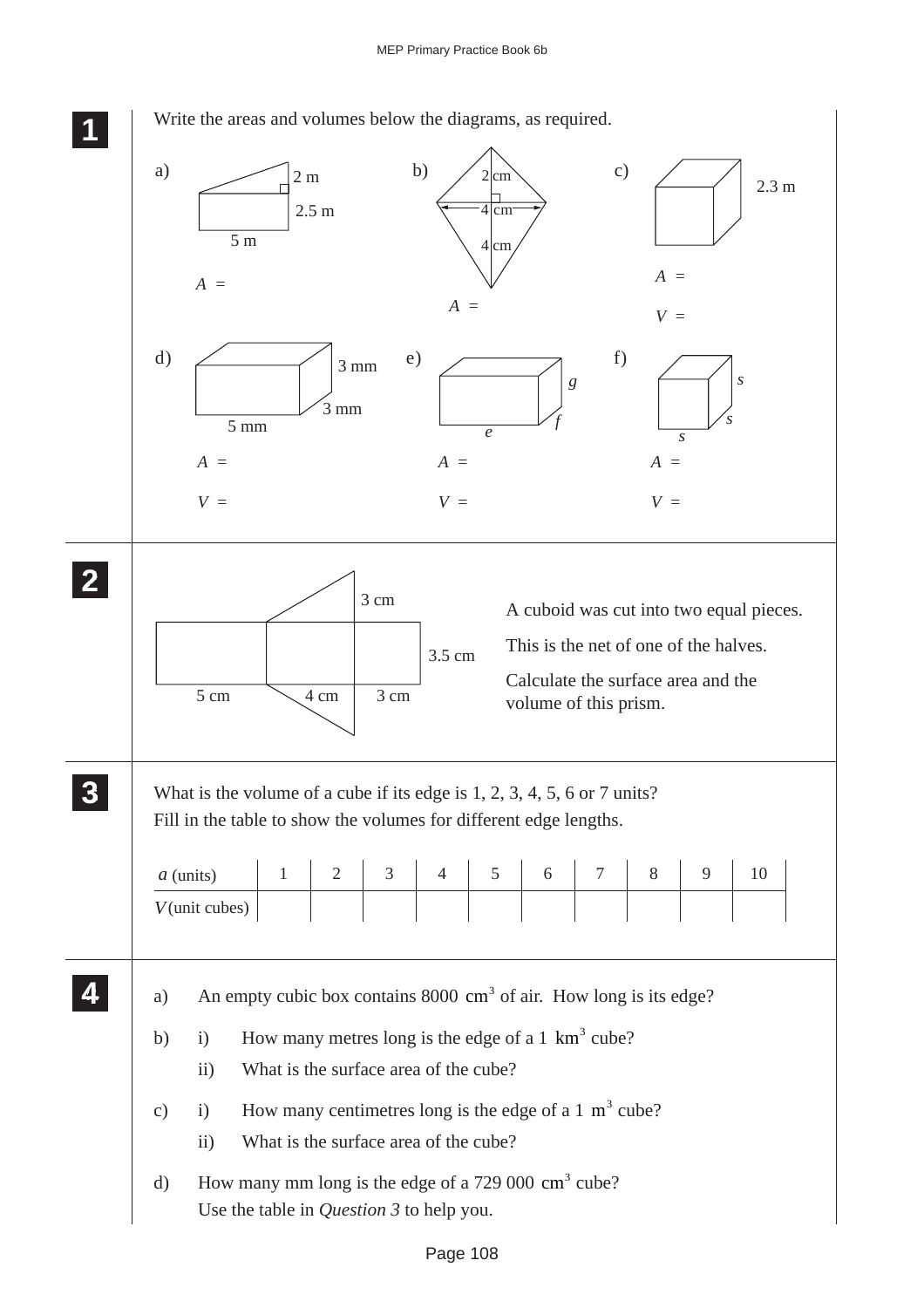